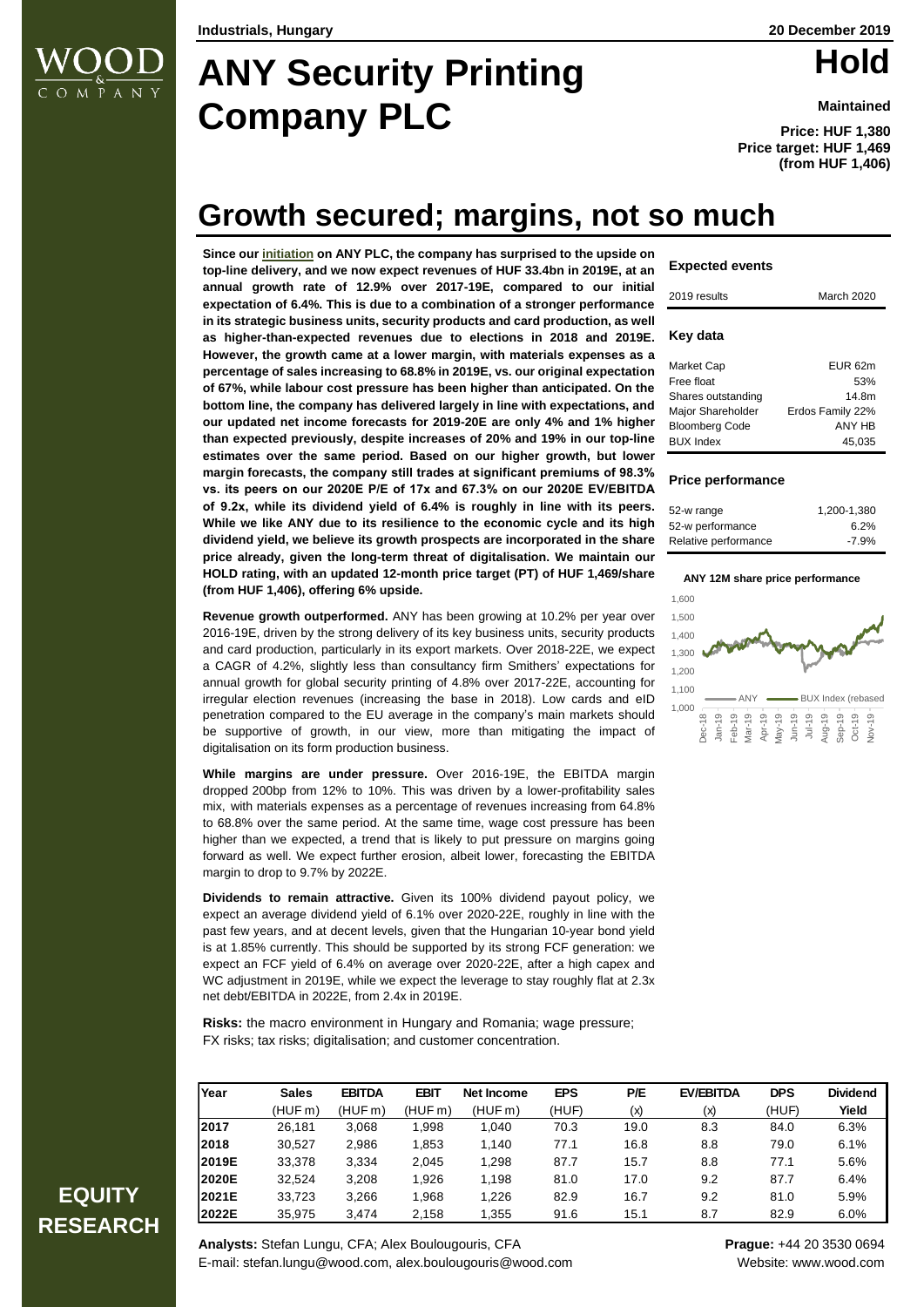# **Contents**

# **Closing Prices as of 18 December 2019**

© 2019 by WOOD & Company Financial Services, a.s.

All rights reserved. No part of this report may be reproduced or transmitted in any form or by any means electronic or mechanical without written permission from WOOD & Company Financial Services, a.s. This report may not be lent, resold, hired out or otherwise disposed of by way of trade in any form of binding or cover other than that in which it is published without written permission from WOOD & Company Financial Services, a.s.

Requests for permission to make copies of any part of this report should be mailed to:

WOOD & Company Financial Services a.s. Palladium, Namesti Republiky 1079/1a, 110 00 Prague 1 – Czech Republic tel.: +420 222 096 111 fax: +420 222 096 222 http//:www.wood.cz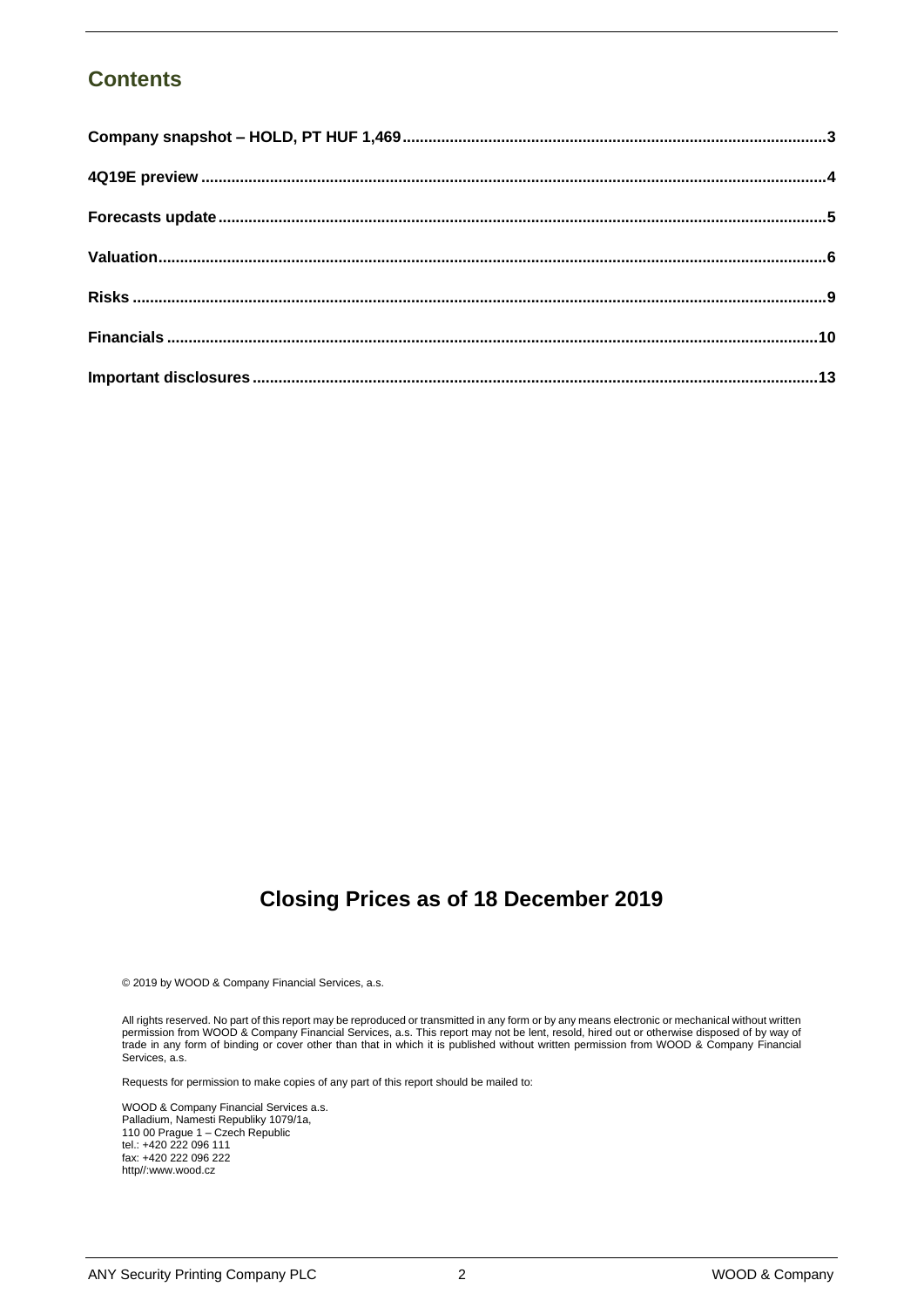# <span id="page-2-0"></span>**Company snapshot – HOLD, PT HUF 1,469**

| <b>ANY PLC</b>                                      |                          |                    |                                     |                      |                                         |                            |         |                                                                                                                                                                                 |                |                |                |                |                                            |                 |
|-----------------------------------------------------|--------------------------|--------------------|-------------------------------------|----------------------|-----------------------------------------|----------------------------|---------|---------------------------------------------------------------------------------------------------------------------------------------------------------------------------------|----------------|----------------|----------------|----------------|--------------------------------------------|-----------------|
| <b>HOLD</b>                                         |                          |                    | <b>SHARE PRICE PERFORMANCE</b>      |                      |                                         |                            |         | <b>COMPANY DESCRIPTION</b>                                                                                                                                                      |                |                |                |                |                                            |                 |
| <b>Bloomberg ticker</b>                             | ANY HB<br>1,380          | 1,600              |                                     |                      |                                         |                            |         | ANY Security Printing Company PLC is the leading Hungarian security printing company,<br>with significant operations in Romania and Bulgaria. The company was first established |                |                |                |                |                                            |                 |
| Closing price (HUF)<br>Price target (HUF)           | 1,469                    | 1,500              |                                     |                      |                                         |                            |         | in 1851, and it has since expanded its product offering across the security printing                                                                                            |                |                |                |                |                                            |                 |
| <b>Upside to PT</b>                                 | 6%                       | 1,400              |                                     |                      |                                         |                            |         | spectrum, ranging from eIDs and passports, to bank/loyalty cards production and                                                                                                 |                |                |                |                |                                            |                 |
| Shares outstanding (m)                              | 14.79                    | 1,300              |                                     |                      |                                         |                            |         | business/election forms. Over 2015-18, ANY grew by almost 13% per annum, reaching                                                                                               |                |                |                |                |                                            |                 |
| Market cap (EURm)                                   | 62                       | 1,200              |                                     |                      |                                         |                            |         | sales of HUF 30.5bn, with a significant part of its business (37%) being in countries                                                                                           |                |                |                |                |                                            |                 |
| Free float                                          | 53%                      | 1,100              |                                     |                      |                                         |                            |         | outside of Hungary, particularly Romania.                                                                                                                                       |                |                |                |                |                                            |                 |
| Average daily turnover (EURk)                       | 28                       | 1,000              |                                     |                      | BUX Index (rebased)                     |                            |         |                                                                                                                                                                                 |                |                |                |                |                                            |                 |
| 52 Week performance                                 | 6.2%                     | $\frac{\infty}{2}$ | $\frac{5}{2}$<br>$Jan-19$<br>Mar-19 | Apr-19<br>$May-19$   | $J$ un-19<br>$Jul-19$<br>$\overline{9}$ | $\overline{9}$<br>$Oct-19$ | Nov-19  |                                                                                                                                                                                 |                |                |                |                |                                            |                 |
| 52 Week relative performance<br>52 Week Range (HUF) | $-7.9%$<br>1,200 - 1,380 | Dec-               | Feb <sup>-</sup>                    |                      | Aug-1                                   | $Sep-1$                    |         |                                                                                                                                                                                 |                |                |                |                |                                            |                 |
| <b>RATIOS</b>                                       |                          |                    |                                     |                      |                                         |                            |         |                                                                                                                                                                                 |                |                |                |                |                                            |                 |
|                                                     |                          |                    |                                     |                      |                                         |                            |         |                                                                                                                                                                                 |                |                |                |                |                                            |                 |
| PER SHARE RATIOS (HUF)<br>EPS                       | 2017<br>70.3             | 2018<br>77.1       | 2019E<br>87.7                       | 2020E<br>81.0        | 2021E<br>82.9                           | 2022E<br>91.6              |         | <b>VALUATION RATIOS</b><br>EV/EBITDA                                                                                                                                            | 2017<br>8.3x   | 2018<br>8.8x   | 2019E<br>8.8x  | 2020E<br>9.2x  | 2021E<br>9.2x                              | 2022E<br>8.7x   |
| <b>BVPS</b>                                         | 408.8                    | 411.7              | 422.4                               | 415.6                | 417.5                                   | 426.2                      |         | P/E                                                                                                                                                                             | 19.0x          | 16.8x          | 15.7x          | 17.0x          | 16.7x                                      | 15.1            |
| DPS                                                 | 84.0                     | 79.0               | 77.1                                | 87.7                 | 81.0                                    | 82.9                       |         | EV, EURm                                                                                                                                                                        | 25,356         | 26,199         | 29,486         | 29,656         | 30,061                                     | 30,201          |
|                                                     |                          |                    |                                     |                      |                                         |                            |         | Net debt, EURm                                                                                                                                                                  | 4,438          | 5,988          | 7,822          | 7,821          | 8,045                                      | 7,982           |
| <b>FINANCIAL RATIOS</b>                             | 2017                     | 2018               | 2019E                               | 2020E                | 2021E                                   | 2022E                      |         | FCF                                                                                                                                                                             | $-146$         | 205            | $-517$         | 1,515          | 1,186                                      | 1,507           |
| <b>EBITDA</b> margin                                | 11.7%                    | 9.8%               | 10.0%                               | 9.9%                 | 9.7%                                    | 9.7%                       |         | FCF yield                                                                                                                                                                       | $-0.6%$        | 0.8%           | $-1.8%$        | 5.1%           | 3.9%                                       | 5.0%            |
| <b>EBIT</b> margin                                  | 7.6%                     | 6.1%               | 6.1%                                | 5.9%                 | 5.8%                                    | 6.0%                       |         | Dividend yield                                                                                                                                                                  | 6.3%           | 6.1%           | 5.6%           | 6.4%           | 5.9%                                       | 6.0%            |
| Net margin<br><b>ROE</b>                            | 4.0%<br>17.2%            | 3.7%<br>18.7%      | 3.9%<br>20.8%                       | 3.7%<br>19.5%        | 3.6%<br>19.9%                           | 3.8%<br>21.5%              |         | <b>FCF BREAKDOWN</b>                                                                                                                                                            | 2017           | 2018           | 2019E          | 2020E          | 2021E                                      | 2022E           |
| Net debt/EBITDA                                     | 1.4x                     | 2.0x               | 2.3x                                | 2.4x                 | 2.5x                                    | 2.3x                       |         | EBIT                                                                                                                                                                            | 1,998          | 1,853          | 2,045          | 1,926          | 1,968                                      | 2,158           |
| Capex/depreciation                                  | 1.30x                    | 1.94x              | 2.02x                               | 1.10x                | 1.10x                                   | 1.05x                      |         | <b>NOPAT</b>                                                                                                                                                                    | 1,620          | 1,470          | 1,671          | 1,585          | 1,619                                      | 1,777           |
|                                                     |                          |                    |                                     |                      |                                         |                            |         | Depreciation                                                                                                                                                                    | 1,070          | 1,133          | 1,289          | 1,282          | 1,299                                      | 1,315           |
| Growth                                              | 2017                     | 2018               | 2019E                               | 2020E                | 2021E                                   | 2022E                      |         | Change in WC                                                                                                                                                                    | $-1,441$       | $-204$         | $-877$         | 58             | $-303$                                     | $-204$          |
| Revenues                                            | 5.1%                     | 16.6%              | 9.3%                                | $-2.6%$              | 3.7%                                    | 6.7%                       |         | Capex                                                                                                                                                                           | $-1,394$       | $-2,195$       | $-2,600$       | $-1,410$       | $-1,428$                                   | $-1,381$        |
| <b>EBITDA</b>                                       | 3.1%                     | $-2.7%$            | 11.6%                               | $-3.8%$              | 1.8%                                    | 6.4%                       |         | <b>FCF</b>                                                                                                                                                                      | $-146$         | 205            | $-517$         | 1,515          | 1,186                                      | 1,507           |
| <b>COMPANY FINANCIALS</b>                           |                          |                    |                                     |                      |                                         |                            |         |                                                                                                                                                                                 |                |                |                |                |                                            |                 |
| <b>INCOME STATEMENT, HUFm</b>                       | 2017                     | 2018               | 2019E                               | 2020E                | 2021E                                   | 2022E                      |         | <b>BALANCE SHEET, HUFm</b>                                                                                                                                                      | 2017           | 2018           | 2019E          | 2020E          | 2021E                                      | 2022E           |
| Revenues                                            | 26.181                   | 30.527             | 33.378                              | 32.524               | 33.723                                  | 35,975                     |         | PPF                                                                                                                                                                             | 7,571          | 8,550          | 9,861          | 9,989          | 10,119                                     | 10,185          |
| Costs                                               | $-23,113$                | $-27,541$          | $-30,044$                           | $-29,316$            | $-30,457$                               | $-32,501$                  |         | Intangible assets, net                                                                                                                                                          | 37             | 125            | 125            | 125            | 125                                        | 125             |
| o/w Material expenses                               | $-17,270$                | $-21,590$          | $-22,948$                           | $-22,052$            | $-22,830$                               | $-24,427$                  |         | Goodw ill                                                                                                                                                                       | 336            | 336            | 336            | 336            | 336                                        | 336             |
| o/w Personnel expenses                              | $-5,957$                 | $-6,505$           | $-7,582$                            | $-7,758$             | $-8,138$                                | $-8,619$                   |         | Others                                                                                                                                                                          | 5              | 5              | 5              | 5              | 5                                          |                 |
| o/w Other expenses<br><b>EBITDA</b>                 | 114<br>3,068             | 554<br>2,986       | 486                                 | 493<br>3,208         | 511<br>3,266                            | 545<br>3,474               |         | Total non-current assets                                                                                                                                                        | 7.949          | 9.016          | 10.327         | 10.455         | 10.585                                     | 10.650<br>1,102 |
| Depreciation                                        | $-1,070$                 | $-1,133$           | 3,334<br>$-1,289$                   | $-1,282$             | $-1,299$                                | $-1,315$                   |         | Cash and cash equivalents<br>Trade receivables                                                                                                                                  | 867<br>4,659   | 1,020<br>4,737 | 963<br>6,676   | 1,107<br>6,505 | 1,035<br>6,745                             | 6,998           |
| EBIT                                                | 1,998                    | 1,853              | 2,045                               | 1,926                | 1,968                                   | 2,158                      |         | Inventories                                                                                                                                                                     | 2,804          | 3,519          | 3,932          | 3,832          | 3,973                                      | 4,238           |
| Interest expense, net                               | $-94$                    | $-101$             | $-94$                               | $-117$               | $-117$                                  | $-121$                     |         | Others                                                                                                                                                                          | 1,395          | 1,013          | 1,013          | 1,013          | 1,013                                      | 1,013           |
| Tax                                                 | $-458$                   | $-362$             | $-357$                              | $-321$               | $-328$                                  | $-360$                     |         | Total current assets                                                                                                                                                            | 9,724          | 10,289         | 12,584         | 12,456         | 12,765                                     | 13,351          |
| Minorities                                          | $-406$                   | $-251$             | $-296$                              | $-290$               | $-296$                                  | $-322$                     |         | Total assets                                                                                                                                                                    | 17,673         | 19,305         | 22,910         | 22,911         | 23,350                                     | 24,001          |
| Net Income for shareholders                         | 1,040                    | 1,140              | 1,298                               | 1,198                | 1,226                                   | 1,355                      |         | <b>Total shareholders equity</b>                                                                                                                                                | 6,048          | 6,090          | 6,249          | 6,149          | 6,177                                      | 6,306           |
| <b>CASH FLOW STATEMENT, HUFm</b>                    | 2017                     | 2018               | 2019E                               | 2020E                | 2021E                                   | 2022E                      |         | Minority interest                                                                                                                                                               | 1.167          | 1.052          | 1.247          | 1.419          | 1.599                                      | 1,803           |
| CF from operations                                  | 1,257                    | 2,259              | 2,006                               | 2,828                | 2,518                                   | 2,789                      |         | <b>LT</b> Debt                                                                                                                                                                  | 1,445          | 1,253          | 2,153          | 2,353          | 2,203                                      | 2,003           |
| o/w depreciation                                    | 1,070                    | 1,133              | 1,289                               | 1,282                | 1,299                                   | 1,315                      |         | Other LT liabilities                                                                                                                                                            | 786            | 849            | 849            | 849            | 849                                        | 849             |
| o/w change in WC                                    | $-1,441$                 | $-204$             | $-877$                              | 58                   | $-303$                                  | $-204$                     |         | Total non-current liabilities                                                                                                                                                   | 2,231          | 2,102          | 3,002          | 3,202          | 3,052                                      | 2,852           |
| CF from investments                                 | $-1.394$                 | $-2.195$           | $-2.600$                            | $-1.410$             | $-1.428$                                | $-1.381$                   |         | ST Debt                                                                                                                                                                         | 3,160          | 4,888          | 5,765          | 5,707          | 6,009                                      | 6,213           |
| o/w capex<br>CF from fin. activities                | $-1,426$<br>139          | $-2,200$<br>89     | $-2,600$<br>537                     | $-1,410$<br>$-1,275$ | $-1,428$<br>$-1,162$                    | $-1,381$<br>$-1,341$       |         | ST payables<br>Other ST liabilities                                                                                                                                             | 2,659<br>2,085 | 3,372<br>1,415 | 4,847<br>1,415 | 4,634<br>1,415 | 4,712<br>1,415                             | 5,027<br>1,415  |
| o/w dividends                                       | $-1,243$                 | $-1,169$           | $-1,140$                            | $-1,298$             | $-1,198$                                | $-1,226$                   |         | <b>Total current liabilities</b>                                                                                                                                                | 8,227          | 10,060         | 12,412         | 12,141         | 12,522                                     | 13,040          |
| Cash flow                                           | 1                        | 154                | $-57$                               | 144                  | $-72$                                   | 67                         |         | Total equity and liabilities                                                                                                                                                    | 17,673         | 19,305         | 22,910         | 22,911         | 23,350                                     | 24,001          |
| Cash balance                                        | 867                      | 1,020              | 963                                 | 1,107                | 1,035                                   | 1,102                      |         |                                                                                                                                                                                 |                |                |                |                |                                            |                 |
| <b>OPERATIONS</b>                                   |                          |                    |                                     |                      |                                         |                            |         |                                                                                                                                                                                 |                |                |                |                |                                            |                 |
|                                                     | 2017                     | 2018               | 2019E                               | 2020E                | 2021E                                   | 2022E                      | 40,000  |                                                                                                                                                                                 |                |                |                |                |                                            |                 |
| Revenues                                            | 26.181                   | 30.527             | 33.378                              | 32.524               | 33.723                                  | 35.975                     | 35,000  | Revenue split (HUFm)                                                                                                                                                            |                |                |                |                | <b>B</b> Security Products                 |                 |
| o/w Security Products                               | 6,500                    | 9,475              | 9,743                               | 8,130                | 8,537                                   | 9,963                      | 30,000  |                                                                                                                                                                                 |                |                |                |                |                                            |                 |
| o/w Card Production                                 | 7,652                    | 9,250              | 11,045                              | 11,597               | 12,177                                  | 12,786                     | 25,000  |                                                                                                                                                                                 |                |                |                |                | ■ Card Production                          |                 |
| o/w Form Production                                 | 10,253                   | 9,663              | 10,400                              | 10,608               | 10,820                                  | 11,037                     | 20,000  |                                                                                                                                                                                 |                |                |                |                |                                            |                 |
| o/w Traditional Printing<br>o/w Other               | 1,288<br>488             | 1,496<br>643       | 1,599                               | 1,599                | 1,599<br>590                            | 1,599<br>590               | 15,000  |                                                                                                                                                                                 |                |                |                |                | Form Production                            |                 |
|                                                     |                          |                    | 590                                 | 590                  |                                         |                            |         |                                                                                                                                                                                 |                |                |                |                |                                            |                 |
| as % of revenues                                    |                          |                    |                                     |                      |                                         |                            | 10,000  |                                                                                                                                                                                 |                |                |                |                | Traditional Printing                       |                 |
| <b>Security Products</b>                            | 25%                      | 31%                | 29%                                 | 25%                  | 25%                                     | 28%                        | 5,000   |                                                                                                                                                                                 |                |                |                |                | <b>Other</b>                               |                 |
| Card Production                                     | 29%                      | 30%                | 33%                                 | 36%                  | 36%                                     | 36%                        | $\circ$ | 2014<br>2015<br>2016<br>2017                                                                                                                                                    | 2018<br>2019E  | 2020E          | 2021E<br>2022E |                |                                            |                 |
| Form Production                                     | 39%                      | 32%                | 31%                                 | 33%                  | 32%                                     | 31%                        |         |                                                                                                                                                                                 |                |                |                |                |                                            |                 |
| <b>Traditional Printing</b>                         | 5%                       | 5%                 | 5%                                  | 5%                   | 5%                                      | 4%                         | 4,000   |                                                                                                                                                                                 |                |                |                | 0.19           |                                            |                 |
| Other                                               | 2%                       | 2%                 | 2%                                  | 2%                   | 2%                                      | 2%                         | 3,500   |                                                                                                                                                                                 |                |                |                | 0.17           |                                            |                 |
| <b>Export revenues</b>                              | 11,120                   | 11,071             | 12,618                              | 12,688               | 13,120                                  | 13,812                     | 3,000   |                                                                                                                                                                                 |                |                |                | 0.15           | Adjusted EBITDA                            |                 |
| o/w Security Products                               | 788                      | 872                | 1,971                               | 1,789                | 1,963                                   | 2,391                      | 2,500   |                                                                                                                                                                                 |                |                |                | 0.13           |                                            |                 |
| o/w Card Production                                 | 1,202                    | 1,316              | 1,447                               | 1,520                | 1,596                                   | 1,675                      | 2,000   |                                                                                                                                                                                 |                |                |                |                |                                            |                 |
| o/w Form Production                                 | 8,779                    | 8,306              | 8,886                               | 9,064                | 9,245                                   | 9,430                      | 1,500   |                                                                                                                                                                                 |                |                |                | 0.11           | <sup><math>\land</math></sup> Margin (rhs) |                 |
| o/w Traditional Printing                            | 23                       | 46                 | 21                                  | 21                   | 21                                      | 21                         | 1,000   |                                                                                                                                                                                 |                |                |                | 0.09           |                                            |                 |
| o/w Other                                           | 328                      | 531                | 475                                 | 295                  | 295                                     | 295                        | 500     |                                                                                                                                                                                 |                |                |                | 0.07           |                                            |                 |
|                                                     |                          |                    |                                     |                      |                                         |                            | $\circ$ | 2016<br>2017<br>2014<br>2015                                                                                                                                                    | 2018<br>2019E  | 2020E          | 2021E<br>2022E | 0.05           |                                            |                 |
| Export revenues as % of total                       | 42%                      | 36%                | 38%                                 | 39%                  | 39%                                     | 38%                        |         |                                                                                                                                                                                 |                |                |                |                |                                            |                 |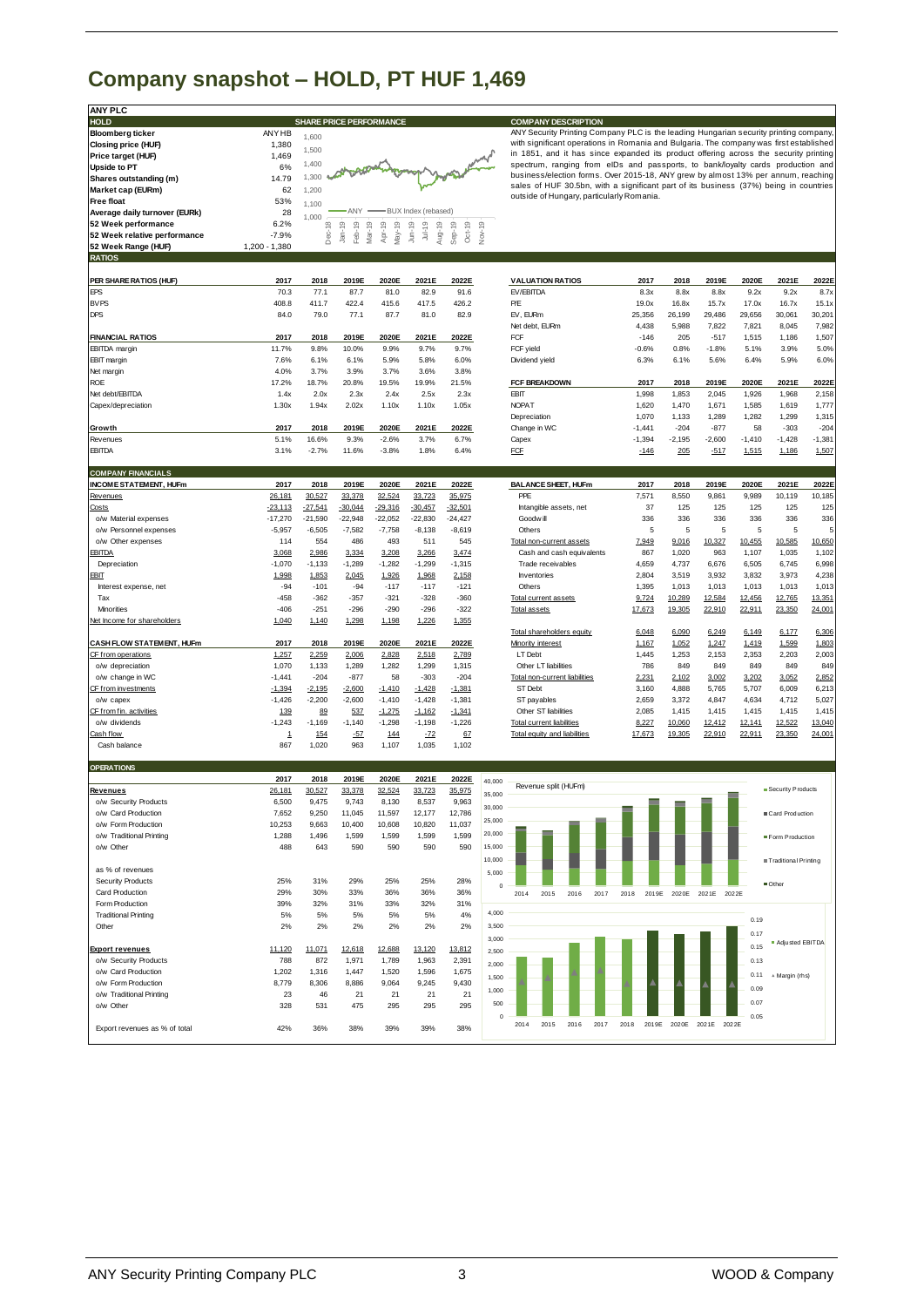## <span id="page-3-0"></span>**4Q19E preview**

ANY is scheduled to report its 2019E interim numbers in March 2020E. We expect revenues of HUF 8.1bn for 4Q19E, 9.4% yoy growth and 11.8% lower than the previous quarter. This would bring the revenues for the full-year to HUF 33.4bn, 9.3% yoy growth, or c.HUF 31.4bn excluding the revenues gained from the two elections held this year, the European parliament and the local elections. The fourth quarter is generally weaker in terms of volumes and margin, and we expect EBITDA of HUF 763m, 28% higher than the same quarter last year, also due to a low base marked by higher than usual other expenses (normally, the company reports a gain). We expect the margin for the quarter at 9.4%, higher than in 4Q18 (at 8.1%), but lower than the 9.9% achieved over 9M19. We expect the net income at HUF 289m, up 57.8% yoy, but down 19% qoq, bringing the 2019E number to HUF 1.3bn, an EPS of HUF 87.7. Given that the company pays out 100% of its profit in dividends, next year's dividend (paid from this year's profit) should be HUF 87.8/share, a yield of 6.4% at the current share price.

### **ANY: 4Q19E preview**

| (HUF m)                            | 4Q18     | <b>1Q19</b> | 2Q19     | 3Q19     | 4Q19E    | yoy      | qoq         |
|------------------------------------|----------|-------------|----------|----------|----------|----------|-------------|
| Revenues                           | 7,402    | 7,441       | 8,649    | 9,188    | 8,100    | 9.4%     | $-11.8%$    |
| <b>Security Products</b>           | 2,199    | 2,393       | 2,546    | 2,404    | 2,400    | 9.1%     | $-0.2%$     |
| Card Production                    | 2,107    | 2,228       | 2,792    | 3,475    | 2,550    | 21.0%    | $-26.6%$    |
| Form Production                    | 2,402    | 2,361       | 2,638    | 2,801    | 2,600    | 8.2%     | $-7.2%$     |
| <b>Traditional Printing</b>        | 444      | 291         | 536      | 372      | 400      | $-9.9%$  | 7.5%        |
| Other                              | 250      | 168         | 136      | 136      | 150      | $-40.0%$ | 10.3%       |
| Material expenses                  | $-5,180$ | $-5,226$    | $-5,878$ | $-6,297$ | $-5,547$ | 7.1%     | $-11.9%$    |
| Personnel expenses                 | $-1,436$ | $-1,660$    | $-1,944$ | $-2,128$ | $-1,850$ | 28.8%    | $-13.1%$    |
| Other expenses                     | $-190$   | 201         | 1        | 224      | 60       | n.m.     | $-73.2%$    |
| <b>EBITDA</b>                      | 596      | 755         | 829      | 987      | 763      | 28.0%    | $-22.7%$    |
| D&A                                | $-289$   | $-312$      | $-319$   | $-333$   | $-325$   | 12.5%    | $-2.4%$     |
| <b>EBIT</b>                        | 306      | 443         | 510      | 653      | 438      | 42.9%    | $-33.0%$    |
| <b>Financial result</b>            | $-29$    | $-23$       | $-23$    | $-23$    | $-25$    | $-12.9%$ | 7.8%        |
| Pre-tax profit                     | 278      | 420         | 487      | 630      | 413      | 48.7%    | $-34.5%$    |
| Tax                                | $-28$    | $-43$       | $-55$    | $-209$   | $-50$    | 77.5%    | $-76.3%$    |
| Net income                         | 241      | 377         | 432      | 421      | 363      | 51.1%    | $-13.6%$    |
| <b>Minorities</b>                  | 57       | 62          | 96       | 64       | 74       | 29.3%    | 16.4%       |
| Net income for shareholders        | 183      | 315         | 336      | 357      | 289      | 57.8%    | $-19.0%$    |
| EBITDA margin                      | 8.1%     | 10.1%       | 9.6%     | 10.7%    | 9.4%     | 1.37pp.  | $-1.32$ pp. |
| EBIT margin                        | 4.1%     | 6.0%        | 5.9%     | 7.1%     | 5.4%     | 1.27pp.  | $-1.70$ pp. |
| Net Income margin                  | 3.2%     | 5.1%        | 5.0%     | 4.6%     | 4.5%     | 1.24pp.  | $-0.09$ pp. |
| Net Income for shareholders margin | 2.5%     | 4.2%        | 3.9%     | 3.9%     | 3.6%     | 1.10pp.  | $-0.31$ pp. |

*Source: Company data, WOOD Research*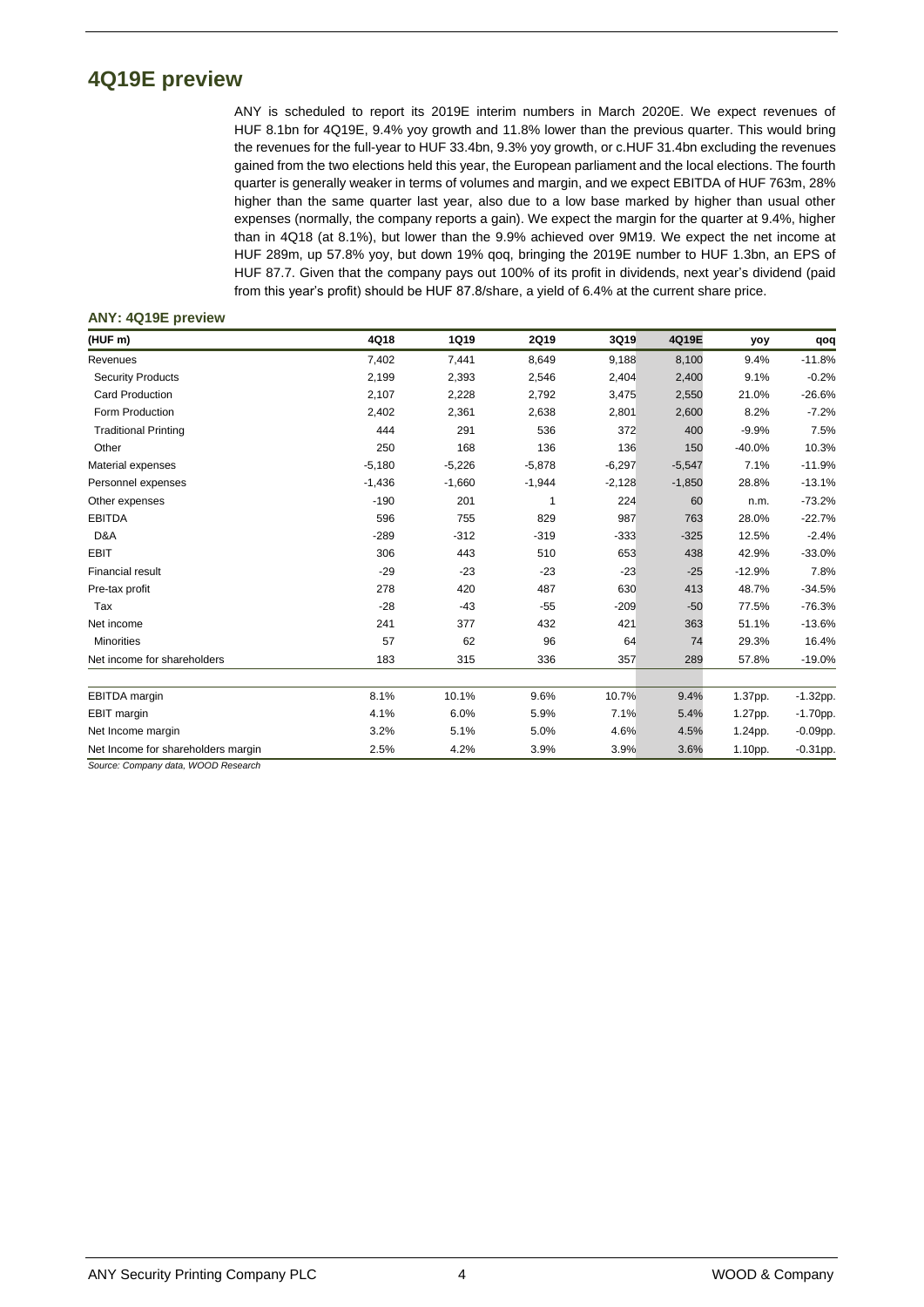# <span id="page-4-0"></span>**Forecasts update**

We have updated our forecasts over the next three years for ANY, incorporating significantly higher topline growth than estimated previously, increasing our revenue estimates by 19-20% over 2019-21E. The main drivers of growth have been its security products and card production business units, outperforming our original expectations significantly. However, the growth came at a lower margin, with material expenses eroding the bottom line, increasing its share of revenues from 1.75% to 2.2% over the next three years. Wage cost pressure has been higher than anticipated, coming from both a higher increase in wages, as well as higher expenses due to overtime; therefore, we have increased our personnel cost expectations. Combined, the impact on the bottom line is roughly neutral for 2019-20E, expecting net income higher by 4% and 1%, respectively, than our previous forecasts, while we expect 7% lower income than before for 2021E, due to further wage and COGS cost inflation.

### **Forecasts update (2019-21E)**

|                                    |            | 2019E   |             | 2020E      |         | 2021E       |            |         |             |
|------------------------------------|------------|---------|-------------|------------|---------|-------------|------------|---------|-------------|
| <b>HUFbn</b>                       | <b>New</b> | Old     | % change    | <b>New</b> | Old     | % change    | <b>New</b> | Old     | % change    |
| Revenue                            | 33.4       | 27.8    | 20%         | 32.5       | 27.2    | 19%         | 33.7       | 28.2    | 20%         |
| Material expenses                  | $-22.9$    | $-18.6$ | 23%         | $-22.1$    | $-17.9$ | 23%         | $-22.8$    | $-18.5$ | 24%         |
| Personnel expenses                 | $-7.6$     | $-6.1$  | 24%         | $-7.8$     | $-6.2$  | 25%         | $-8.1$     | $-6.4$  | 27%         |
| Other expenses                     | 0.5        | 0.0     | n.m.        | 0.5        | 0.0     | n.m.        | 0.5        | 0.0     | n.m.        |
| <b>EBITDA</b>                      | 3.3        | 3.0     | 9%          | 3.2        | 3.1     | 5%          | 3.3        | 3.3     | $-1%$       |
| D&A                                | $-1.3$     | $-1.1$  | 15%         | $-1.3$     | $-1.1$  | 13%         | $-1.3$     | $-1.2$  | 13%         |
| <b>EBIT</b>                        | 2.0        | 1.9     | 6%          | 1.9        | 1.9     | 0%          | 2.0        | 2.1     | $-8%$       |
| Net finance income/(expense)       | $-0.1$     | $-0.2$  | $-46%$      | $-0.1$     | $-0.2$  | $-44%$      | $-0.1$     | $-0.2$  | $-49%$      |
| Profit before tax                  | 2.0        | 1.8     | 11%         | 1.8        | 1.7     | 5%          | 1.9        | 1.9     | $-3%$       |
| Tax                                | $-0.4$     | $-0.2$  | 73%         | $-0.3$     | $-0.2$  | 56%         | $-0.3$     | $-0.2$  | 43%         |
| Net income                         | 1.6        | 1.5     | 3%          | 1.5        | 1.5     | $-2%$       | 1.5        | 1.7     | $-9%$       |
| <b>Minorities</b>                  | 0.3        | 0.3     | $-4%$       | 0.3        | 0.3     | $-10%$      | 0.3        | 0.4     | $-17%$      |
| Net income for shareholders        | 1.3        | $1.2$   | 4%          | $1.2$      | $1.2$   | 1%          | $1.2$      | 1.3     | -7%         |
|                                    |            |         |             |            |         |             |            |         |             |
| Material expenses % of sales       | 68.8%      | 67.0%   | 1.75pp.     | 67.8%      | 65.8%   | 2.00pp.     | 67.7%      | 65.5%   | 2.20pp.     |
| Personnel expenses % of sales      | 22.7%      | 22.0%   | 0.75pp.     | 23.9%      | 22.9%   | 0.99pp.     | 24.1%      | 22.8%   | 1.36pp.     |
| <b>EBITDA</b> margin               | 10.0%      | 11.0%   | $-0.97$ pp. | 9.9%       | 11.2%   | $-1.37$ pp. | 9.7%       | 11.7%   | $-1.98$ pp. |
| Net Income for shareholders margin | 3.9%       | 4.5%    | $-0.58$ pp. | 3.7%       | 4.4%    | $-0.69$ pp. | 3.6%       | 4.7%    | $-1.05$ pp. |

*Source: WOOD Research*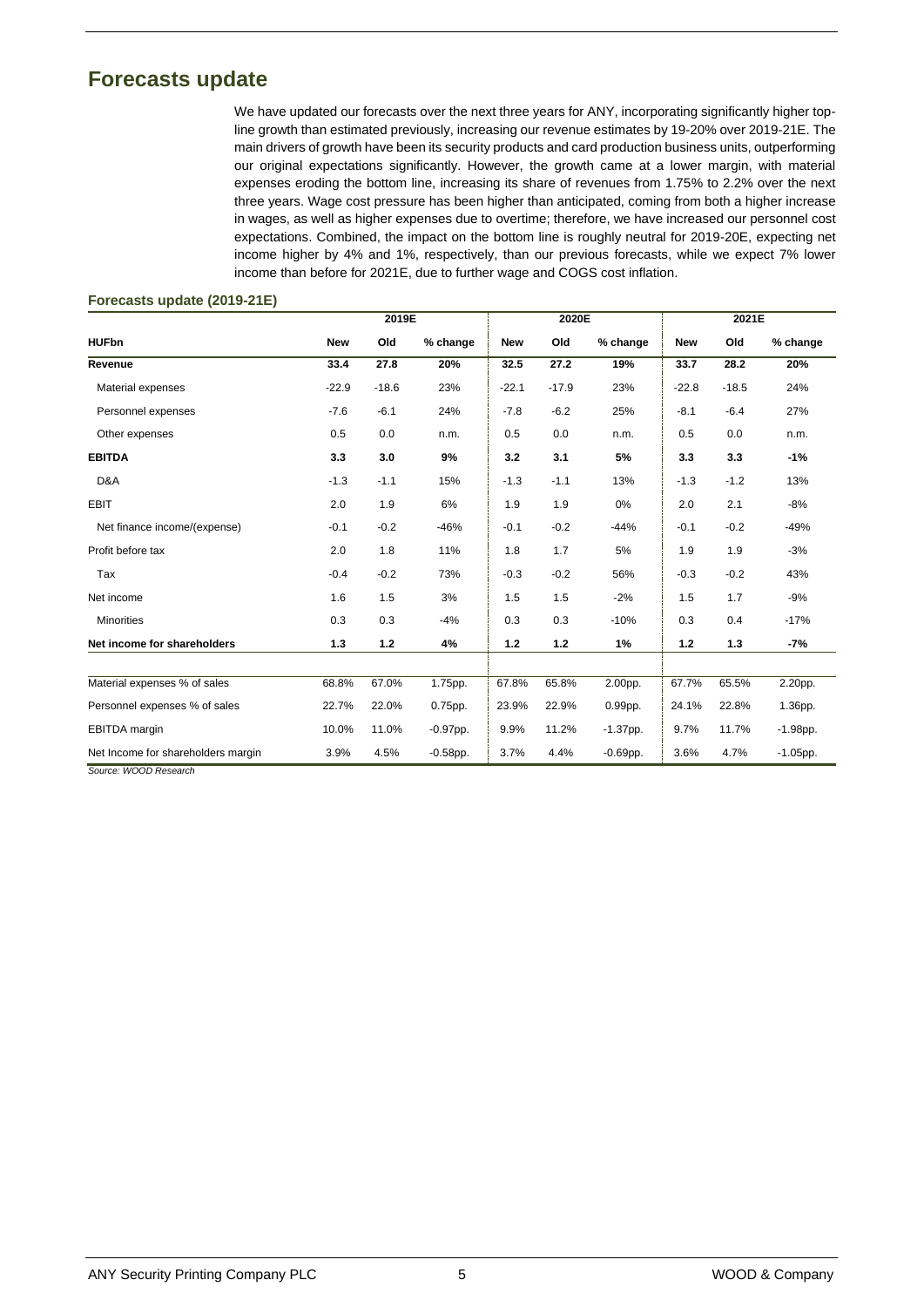## <span id="page-5-0"></span>**Valuation**

## **Valuation summary**

We have updated our PT for ANY PLC to HUF 1,469/share, maintaining our HOLD rating. Our PT is derived from our DCF 12-month PT of HUF 1,546/share and DDM PT of HUF 1,393/share, equally weighted. Our PT implies 6% upside to the current HUF 1,380 share price.

|                     | Equity value (HUF m) | Per share |
|---------------------|----------------------|-----------|
| <b>DCF</b>          | 22,869               | 1,546     |
| <b>DDM</b>          | 20.609               | 1,393     |
| 12-month PT (HUF)   | 21,739               | 1,469     |
| Current price (HUF) |                      | 1,380     |
| <b>Upside</b>       |                      | 6%        |
|                     |                      |           |

*Source: WOOD Research*

## **DCF: 12M price target of HUF 1,546/share**

We base our DCF valuation on the following assumptions:

- $\checkmark$  A blended WACC of 7.8%, including:
	- i. A weight of 61% for Hungary and 39% for Romania, based on the forecast domestic/export revenue split for 2019-28E.
	- ii. A risk free rate of 4% for Hungary and 5% for Romania.
	- iii. An equity risk premium of 4.5% for Hungary and 5% for Romania.
	- iv. A debt risk premium of 1.5% for the company.
	- v. An unlevered beta of 0.70x, given the company's lower sensitivity to economic cycle, implying a 1.21x levered beta using its D/E ratio.
- $\checkmark$  A terminal growth rate of 2%, given the long-term industry dynamic implying digitalisation, in line with our expectation of a slowdown, after assuming an organic sales (excluding elections revenues) CAGR of 3.6% over 2019-23E.
- $\checkmark$  An average cash conversion cycle of 63 days for the period.
- $\checkmark$  Minorities implied as 17% of the EV based on its share of the 2017 book value to total equity.

| HUF <sub>m</sub>            | 2019E    | 2020E    | 2021E    | 2022E    | 2023E    | 2024E    | 2025E    | 2026E    | 2027E    | 2028E    |
|-----------------------------|----------|----------|----------|----------|----------|----------|----------|----------|----------|----------|
| Revenue                     | 33,378   | 32,524   | 33,723   | 35,975   | 36,174   | 38,252   | 38,312   | 40,411   | 40,550   | 42,731   |
| <b>EBIT</b>                 | 2,045    | 1,926    | 1,968    | 2,158    | 2,179    | 2,456    | 2,512    | 2,858    | 2,854    | 3,260    |
| Cash taxes on EBIT          | 374      | 342      | 349      | 382      | 375      | 423      | 432      | 492      | 491      | 560      |
| <b>NOPAT</b>                | 1,671    | 1,585    | 1,619    | 1,777    | 1,804    | 2,033    | 2,079    | 2,366    | 2,363    | 2,700    |
| Depreciation                | 1,289    | 1,282    | 1,299    | 1,315    | 1,324    | 1,333    | 1,341    | 1,350    | 1,359    | 1,368    |
| Change in operating WC      | $-877$   | 58       | $-303$   | $-204$   | $-134$   | $-260$   | $-115$   | $-257$   | $-135$   | $-31$    |
| <b>CAPEX</b>                | $-2,600$ | $-1,410$ | $-1,428$ | $-1,381$ | $-1,390$ | $-1,399$ | $-1,408$ | $-1,418$ | $-1,427$ | $-1,436$ |
| <b>Net investment</b>       | $-2,188$ | $-70$    | $-432$   | $-270$   | $-200$   | $-326$   | $-182$   | $-325$   | $-203$   | $-100$   |
| <b>FCF</b>                  | $-517$   | 1,515    | 1,186    | 1,507    | 1,604    | 1,707    | 1,897    | 2,041    | 2,160    | 2,601    |
| Discount factor             |          | 0.93     | 0.86     | 0.80     | 0.74     | 0.69     | 0.64     | 0.59     | 0.55     | 0.51     |
| PV of FCF                   |          | 1,402    | 1,019    | 1,201    | 1,186    | 1,172    | 1,208    | 1,206    | 1,184    | 1,323    |
| <b>SUM of PV FCF</b>        |          | 10,902   |          |          |          |          |          |          |          |          |
| Long term FCF growth rate   |          | 2.0%     |          |          |          |          |          |          |          |          |
| Residual value at horizon   |          | 45,998   |          |          |          |          |          |          |          |          |
| <b>PV of Residual value</b> |          | 23,404   |          |          |          |          |          |          |          |          |
| Net debt                    |          | 7,822    |          |          |          |          |          |          |          |          |
| Minorities (BV weighted)    |          | 5,708    |          |          |          |          |          |          |          |          |
| <b>Equity value</b>         |          | 20,776   |          |          |          |          |          |          |          |          |
| Number of shares (m)        |          | 14.79    |          |          |          |          |          |          |          |          |
| Equity value per share      |          | 1,404    |          |          |          |          |          |          |          |          |
| 12M price target            |          | 1,546    |          |          |          |          |          |          |          |          |
| % upside                    |          | 12%      |          |          |          |          |          |          |          |          |
| Source: WOOD Research       |          |          |          |          |          |          |          |          |          |          |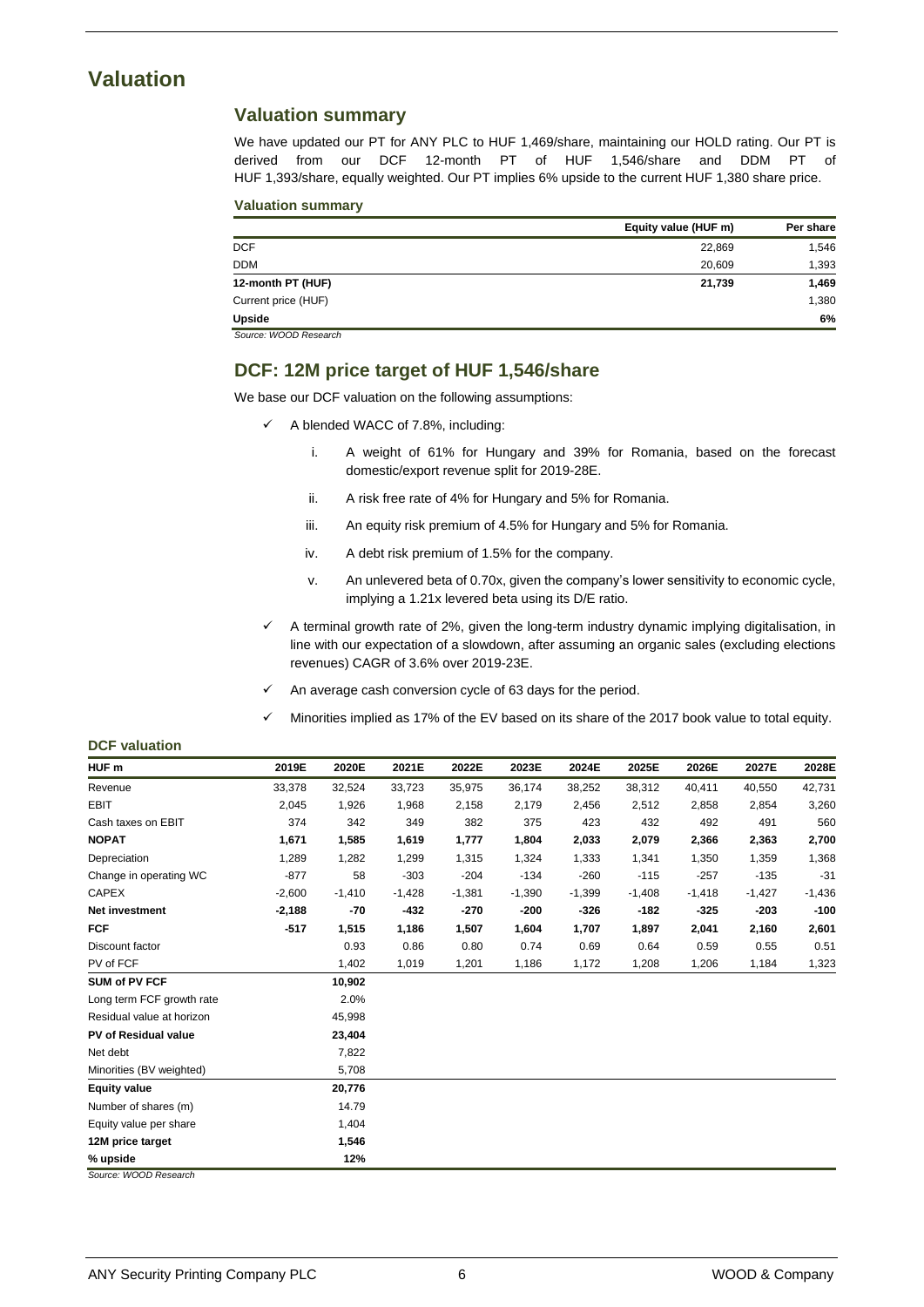### **WACC estimate**

|                        | Hungary | Romania |
|------------------------|---------|---------|
| Risk free rate         | 4.0%    | 5.0%    |
| Unlevered beta         | 0.70    | 0.70    |
| Levered beta           | 1.21    | 1.21    |
| Equity risk premium    | 4.5%    | 5.0%    |
| Cost of equity         | 9.4%    | 11.1%   |
| Risk free rate         | 4.0%    | 5.0%    |
| Debt risk premium      | 1.5%    | 1.5%    |
| Tax rate               | 9.0%    | 16.0%   |
| After-tax cost of debt | 5.0%    | 5.5%    |
| %D                     | 47%     | 47%     |
| %E                     | 53%     | 53%     |
| <b>WACC</b>            | 7.4%    | 8.4%    |
| Weight                 | 61%     | 39%     |
| Cost of equity blended | 10.1%   |         |
| <b>WACC blended</b>    | 7.8%    |         |

*Source: WOOD Research*

### **DDM: 12M price target of HUF 1,393/share**

We base our DDM valuation on the following assumptions:

- $\checkmark$  A blended cost of equity of 10.1%, including:
	- i. A weight of 61% for Hungary and 39% for Romania based on the forecast domestic/export revenue split for 2019-28E.
	- ii. A risk free rate of 4% for Hungary and 5% for Romania.
	- iii. An equity risk premium of 4.5% for Hungary and 5% for Romania.
	- iv. An unlevered beta of 0.70x, given the company's lower sensitivity to the economic cycle, implying a 1.21x levered beta using its D/E ratio.
- $\checkmark$  A terminal growth rate of 2%, given the long-term industry dynamic implying digitalisation, in line with our expectation of a slowdown, after assuming an organic sales (excluding elections revenues) CAGR of 3.6% over 2019-23E.
- $\checkmark$  A payout ratio of 100%.

### **DDM valuation**

| HUF m                      | 2019E | 2020E  | 2021E | 2022E | 2023E | 2024E | 2025E | 2026E | 2027E | 2028E |
|----------------------------|-------|--------|-------|-------|-------|-------|-------|-------|-------|-------|
| Net income to shareholders | 1,298 | 1,198  | 1,226 | 1,355 | 1,374 | 1,560 | 1,599 | 1,828 | 1,829 | 2,109 |
| <b>Dividend</b>            | 1,140 | 1,298  | 1,198 | 1,226 | 1,355 | 1,374 | 1,560 | 1,599 | 1,828 | 1,829 |
| Payout ratio               | 100%  | 100%   | 100%  | 100%  | 100%  | 100%  | 100%  | 100%  | 100%  | 100%  |
| Discount factor            |       | 0.95   | 0.86  | 0.78  | 0.71  | 0.65  | 0.59  | 0.53  | 0.48  | 0.44  |
| PV of Dividend             |       | 1,232  | 1,033 | 960   | 964   | 888   | 916   | 853   | 886   | 806   |
| <b>SUM of PV Dividend</b>  |       | 8,540  |       |       |       |       |       |       |       |       |
| Long term FCF growth rate  |       | 2.0%   |       |       |       |       |       |       |       |       |
| Residual value at horizon  |       | 23,121 |       |       |       |       |       |       |       |       |
| PV of residual value       |       | 10,184 |       |       |       |       |       |       |       |       |
| <b>Equity value</b>        |       | 18,724 |       |       |       |       |       |       |       |       |
| Number of shares (m)       |       | 14.79  |       |       |       |       |       |       |       |       |
| Equity value per share     |       | 1,266  |       |       |       |       |       |       |       |       |
| 12M price target           |       | 1,393  |       |       |       |       |       |       |       |       |
| % upside                   |       | 1%     |       |       |       |       |       |       |       |       |

*Source: WOOD Research*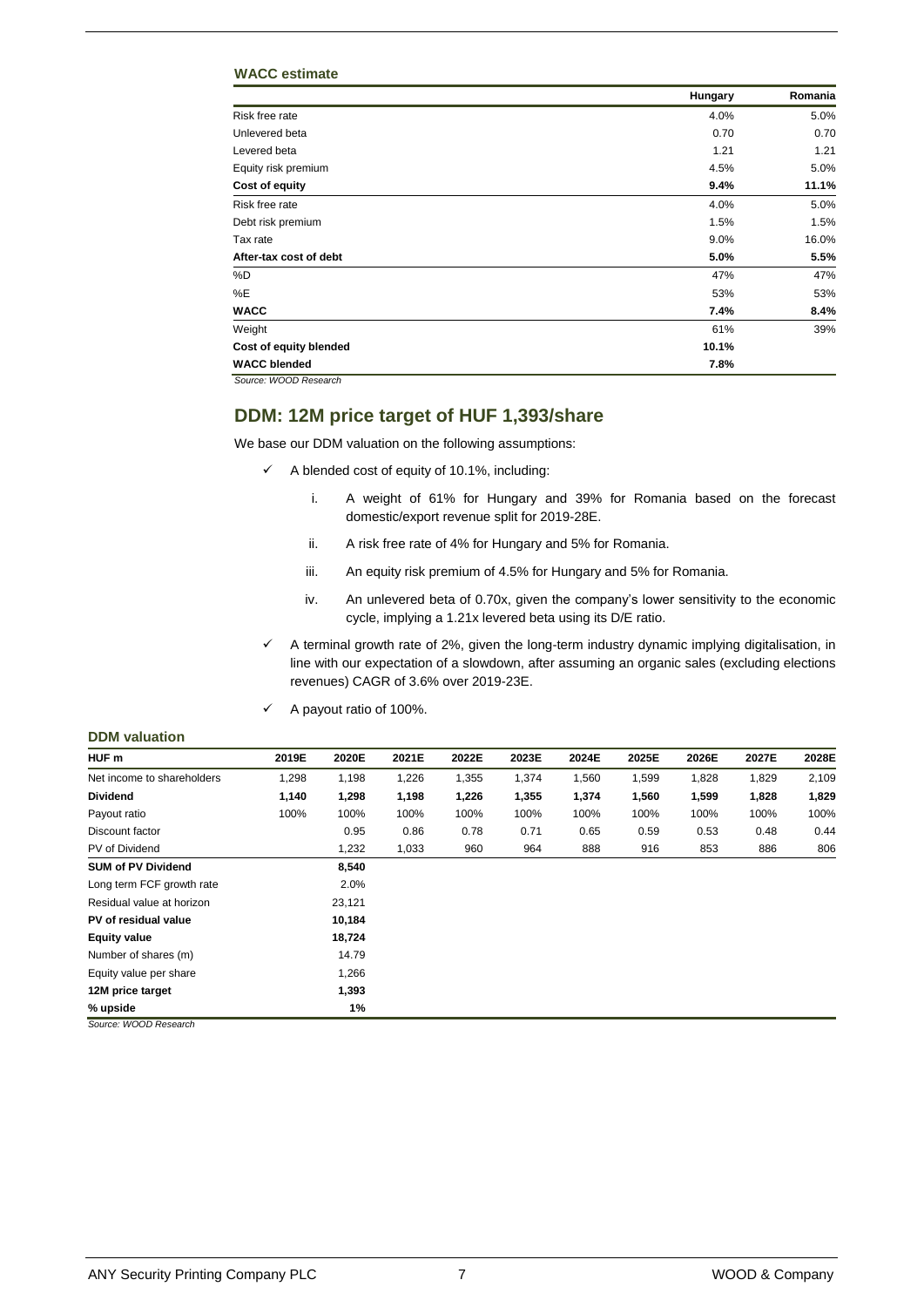### **Peer comparison**

As ANY combines both traditional printing services and direct mail services with more specialised niche services, such as cards or securities printing, we cannot find a perfect peer for the company. We have found peers that are active throughout several areas of the printing industry, with different proportions of these services in their turnovers. At a 2019E P/E of 15.7x and a 2020E P/E of 17.0x, ANY trades at premiums of 63.6% and 98.3%, respectively, vs. its peers. At EV/EBITDAs of 8.8x for 2019E and 9.2x for 2020E, ANY trades at premiums of 64.2% and 67.3%, respectively, vs. its peers. Also, ANY offers a dividend yield of 6.4% on our 2020E, which represents a 29.3% higher yield than its peers. As the result of a higher dividend yield and its exposure to the securities and card printing industries, which offer some protection against the global decline in the printing industry and even growth opportunities in Eastern European countries, where the demand for such services is increasing, we believe that ANY deserves to trade at a premium to its peers. Still, we do not believe that a much higher premium than the current one would be justified.

### **Peer comparison**

| Name                      | Country   | Market cap<br>(EUR m) |       | P/E   |        |       | <b>EV/EBITDA</b> |       |       | Dividend yield |       |
|---------------------------|-----------|-----------------------|-------|-------|--------|-------|------------------|-------|-------|----------------|-------|
|                           |           |                       | 2019E | 2020E | 2021E  | 2019E | 2020E            | 2021E | 2019E | 2020E          | 2021E |
| DE LA RUE PLC             | <b>GB</b> | 168                   | 3.1x  | 13.0x | 8.0x   | 4.1x  | 8.1x             | 6.5x  | 18.2% | 18.2%          | 18.2% |
| <b>ELANDERS AB-B SHS</b>  | SW        | 292                   | 9.8x  | 8.6x  | 7.8x   | 5.1x  | 4.9x             | 4.7x  | 3.8%  | 4.2%           | 4.6%  |
| ORELL FUESSLI AG-REG      | <b>SZ</b> | 177                   | 18.1x | 19.7x | 18.7x  | 3.5x  | 3.7x             | 3.7x  | 5.6%  | 5.6%           | 5.6%  |
| <b>VALID SOLUCOES SA</b>  | <b>BZ</b> | 233                   | 9.6x  | 7.9x  | 6.8x   | 5.8x  | 5.1x             | 5.1x  | 4.9%  | 1.1%           | 3.0%  |
| RR DONNELLEY & SONS CO    | US        | 264                   | 4.6x  | 4.7x  | n.a.   | 5.5x  | 5.6x             | n.a.  | n.a.  | n.a.           | n.a.  |
| <b>TUNGKONG INC -A</b>    | CН        | 886                   | 24.7x | 21.8x | 12.8x  | 14.1x | 13.1x            | n.a.  | 2.0%  | 2.2%           | n.a.  |
| TRANSCONTINENTAL INC-CL A | CA        | 928                   | 6.4x  | 6.6x  | 6.6x   | 5.4x  | 5.5x             | 5.6x  | 5.6%  | 5.7%           | 5.9%  |
| <b>MEDIAN</b>             |           |                       | 9.6x  | 8.6x  | 7.9x   | 5.4x  | 5.5x             | 5.1x  | 5.3%  | 4.9%           | 5.6%  |
|                           |           |                       |       |       |        |       |                  |       |       |                |       |
| <b>ANY PLC</b>            |           | 62                    | 15.7x | 17.0x | 16.7x  | 8.8x  | 9.2x             | 9.2x  | 5.6%  | 6.4%           | 5.9%  |
| Discount/premium          |           |                       | 63.6% | 98.3% | 110.6% | 64.2% | 67.3%            | 81.0% | 6.0%  | 29.3%          | 4.8%  |

*Source: Bloomberg, WOOD Research*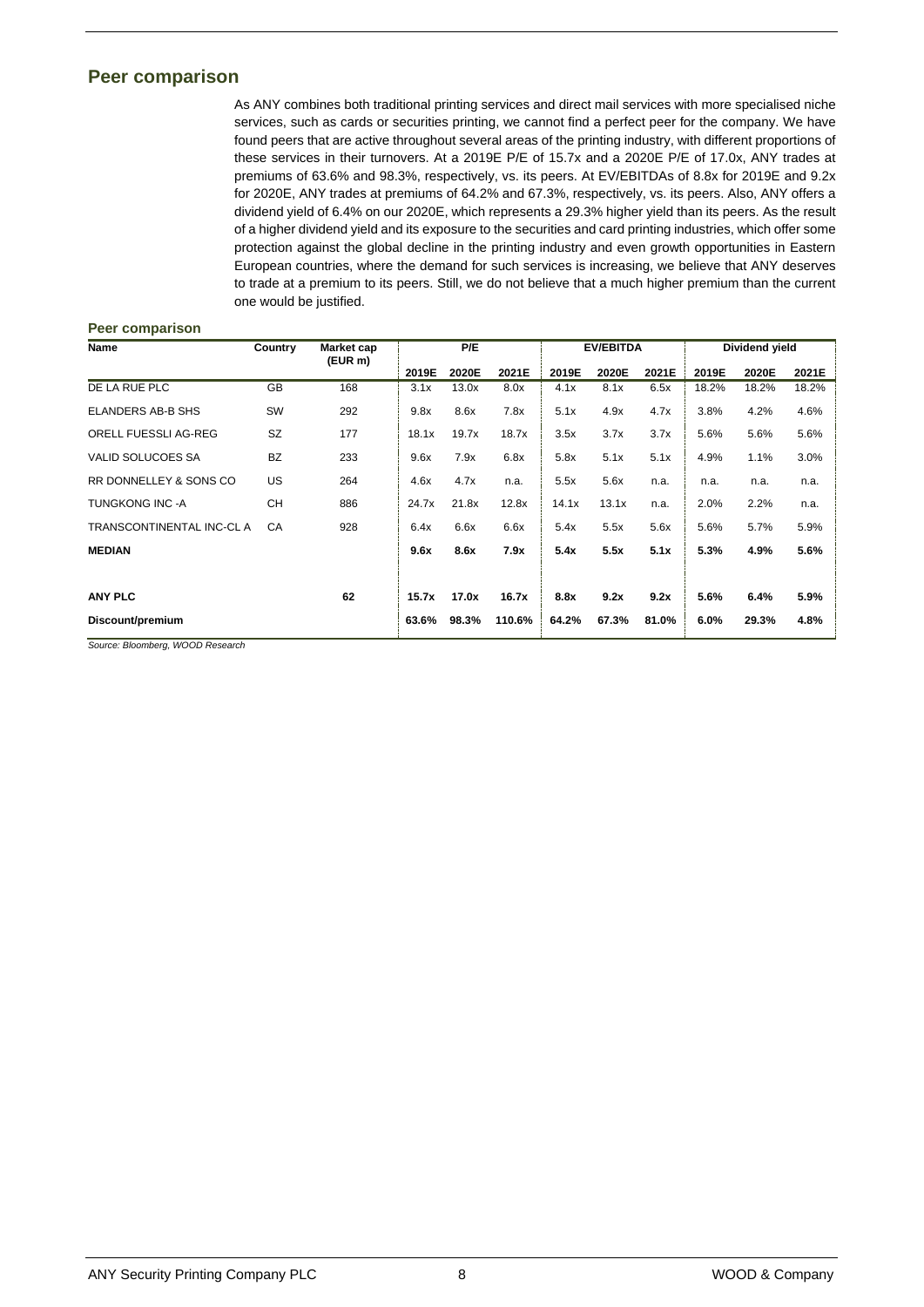# <span id="page-8-0"></span>**Risks**

**Macro risks.** With more than 85% of its revenues derived from Hungary and Romania, ANY operates in very favourable macro environments in both countries, with our house view expecting Hungary to grow by 4.2% in 2020E, from 4.9% in 2019E, and Romania at 4.0% in 2020E, continuing its high growth path. While this momentum is supporting the company, a change in the growth trajectory might affect performance. However, we see ANY and most of its business lines, apart from card production, as being more resilient to the economic cycle.

**Tax risk.** With the corporate tax rate having been lowered in Hungary to 9% in 2017, the company is benefiting from a lower tax base than in the past. Although we do not see any intentions for any corporate tax rate hikes, and we assume an effective tax higher than what the corporate tax rate in Hungary, we highlight this as a risk, particularly as the company has a dividend payout ratio of 100%.

**Labour costs.** Both Hungary and Romania's labour markets are very tight at the moment, with our house view expecting wages to increase by 10% or more in 2020E in Hungary, while we expect the trend of double-digit nominal wage growth experienced over the past year to continue in 2020E in Romania. Wage cost pressure has been higher than we expected for the company, and this could remain the case going forward. While we expect personnel costs to grow at an annual rate of 6.1% over 2018-23E, upside risks for our estimates could erode the margin further.

**FX risks.** The company does not have much FX exposure due to its operations, given that most of its debt is in HUF; and, while parts of its input costs are in EUR, these are naturally hedged by the EUR revenues from its export markets. However, due to its subsidiaries in Romania and Bulgaria, the company is exposed to translation risk from RON and BGN back to HUF.

**Digitalisation.** We see the current trend of the digitalisation of the security printing market as negative for ANY, particularly for its form production business line. This represented 31% of the company's revenue in 2019E, and a large part of it consists of transactional mailing, such as invoices and bank statements delivery, which we believe is likely to be the most affected by the trend. Although the penetration rate of the electronic delivery of invoices is still very low in its core markets, a convergence to more developed markets would result in a shrinking size of the overall market. We have taken this into account in our assumptions, with form production expected to grow at a CAGR of 2% over 2018- 23E, the slowest of the company's three strategic business lines; however, an acceleration of the trend could erode the top line further. At the same time, a higher adoption of smartphone payment services, such as Apple pay, could slow down the company's card production business line. On the other hand, ANY also offers electronic invoices delivery services to its clients, which are of lower value, but higher profitability. This gives it the ability to gain market share at the expense of smaller and less diverse competitors. Furthermore, digitalisation could be beneficial for its card production side, where a pick-up in contactless cards and the further conversion of government-issued documents to electronic, such as health registration cards, could mitigate the impact.

**Customer concentration.** With a large part of its revenues coming from governmental contracts, ANY has a large customer concentration in its portfolio. Although the loss of such a contract could affect the business adversely, we highlight that ANY has a long tradition of working with the Hungarian government, and that these type of contracts require significant local presence and expertise in order to be executed. As such, we see this as a very low probability scenario.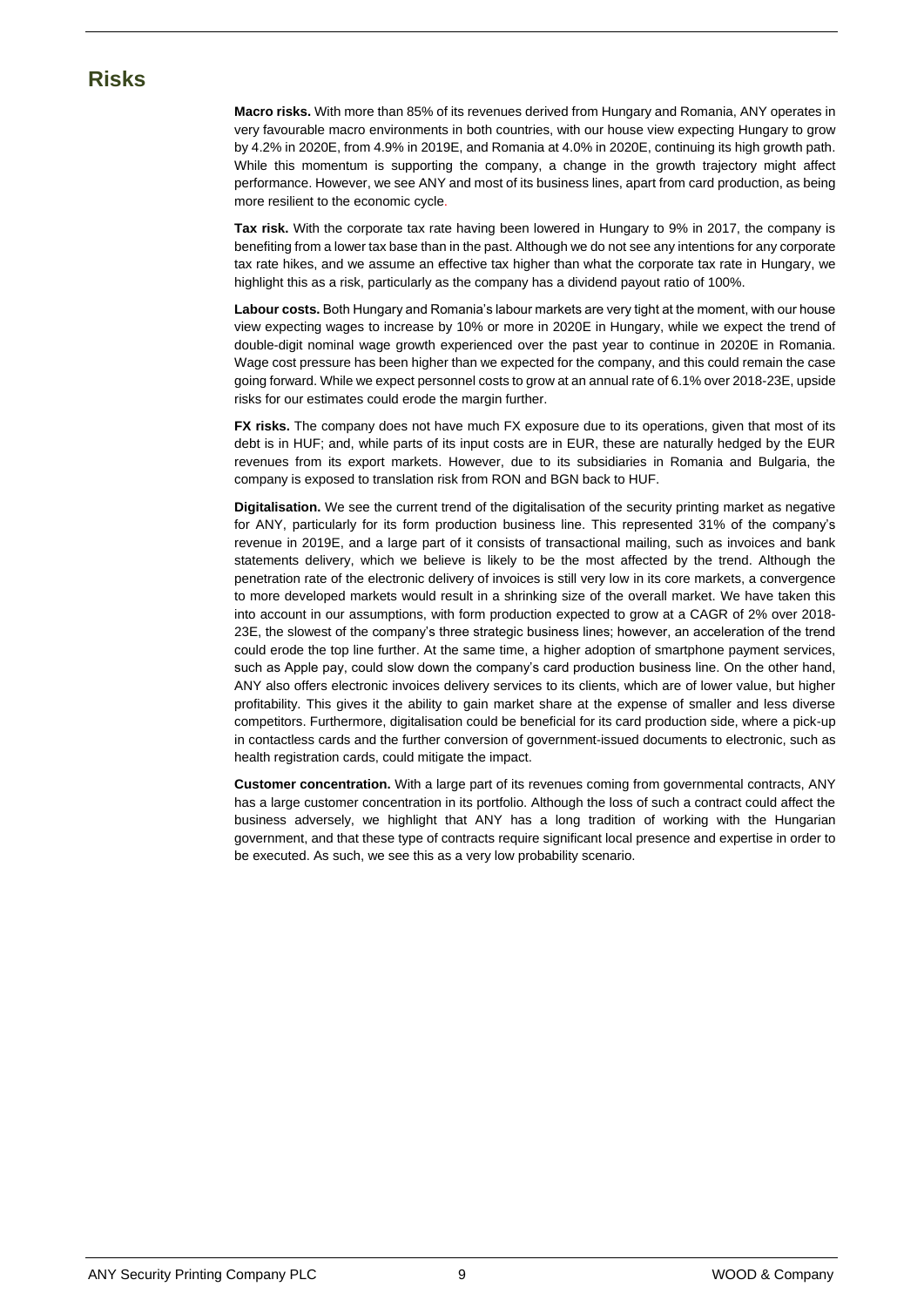# <span id="page-9-0"></span>**Financials**

### **Income statement**

| HUF m                              | 2016       | 2017      | 2018      | 2019E     | 2020E     | 2021E     | 2022E     |
|------------------------------------|------------|-----------|-----------|-----------|-----------|-----------|-----------|
| Revenue                            | 24,911     | 26,181    | 30,527    | 33,378    | 32,524    | 33,723    | 35,975    |
| Material expenses                  | $-16, 145$ | $-17,270$ | $-21,590$ | $-22,948$ | $-22,052$ | $-22,830$ | $-24,427$ |
| Personnel expenses                 | $-5,601$   | $-5,957$  | $-6,505$  | $-7,582$  | $-7,758$  | $-8,138$  | $-8,619$  |
| Other expenses                     | $-188$     | 114       | 554       | 486       | 493       | 511       | 545       |
| <b>EBITDA</b>                      | 2,977      | 3,068     | 2,986     | 3,334     | 3,208     | 3,266     | 3,474     |
| D&A                                | $-1,008$   | $-1,070$  | $-1,133$  | $-1,289$  | $-1,282$  | $-1,299$  | $-1,315$  |
| <b>EBIT</b>                        | 1,969      | 1,998     | 1,853     | 2,045     | 1,926     | 1,968     | 2,158     |
| Net finance income/(expense)       | $-103$     | $-94$     | $-101$    | $-94$     | $-118$    | $-118$    | $-121$    |
| Profit before tax                  | 1,866      | 1,904     | 1,752     | 1,951     | 1,808     | 1,849     | 2,037     |
| Tax                                | $-281$     | $-458$    | $-362$    | $-357$    | $-321$    | $-328$    | $-360$    |
| Net income                         | 1,585      | 1,446     | 1,391     | 1,594     | 1,488     | 1,522     | 1,677     |
| <b>Minorities</b>                  | 383        | 406       | 251       | 296       | 290       | 296       | 322       |
| Net income for shareholders        | 1,202      | 1,040     | 1,140     | 1,298     | 1,197     | 1,226     | 1,355     |
| Material expenses % of sales       | 64.8%      | 66.0%     | 70.7%     | 68.8%     | 67.8%     | 67.7%     | 67.9%     |
| Personnel expenses % of sales      | 22.5%      | 22.8%     | 21.3%     | 22.7%     | 23.9%     | 24.1%     | 24.0%     |
| <b>EBITDA</b> margin               | 12.0%      | 11.7%     | 9.8%      | 10.0%     | 9.9%      | 9.7%      | 9.7%      |
| EBIT margin                        | 7.9%       | 7.6%      | 6.1%      | 6.1%      | 5.9%      | 5.8%      | 6.0%      |
| Pre-tax margin                     | 7.5%       | 7.3%      | 5.7%      | 5.8%      | 5.6%      | 5.5%      | 5.7%      |
| Tax rate                           | 15.1%      | 24.0%     | 20.6%     | 18.3%     | 17.7%     | 17.7%     | 17.7%     |
| Net Income margin                  | 6.4%       | 5.5%      | 4.6%      | 4.8%      | 4.6%      | 4.5%      | 4.7%      |
| Net Income for shareholders margin | 4.8%       | 4.0%      | 3.7%      | 3.9%      | 3.7%      | 3.6%      | 3.8%      |
| Sales growth                       | 16.6%      | 5.1%      | 16.6%     | 9.3%      | $-2.6%$   | 3.7%      | 6.7%      |
| EBITDA growth                      | 30.7%      | 3.1%      | $-2.7%$   | 11.6%     | $-3.8%$   | 1.8%      | 6.4%      |
| Operating profit growth            | 44.2%      | 1.4%      | $-7.3%$   | 10.4%     | $-5.8%$   | 2.1%      | 9.7%      |
| Pre-tax profit growth              | 37.8%      | 2.0%      | $-8.0%$   | 11.3%     | $-7.3%$   | 2.3%      | 10.1%     |
| Net income growth                  | 25.2%      | $-8.8%$   | $-3.9%$   | 14.6%     | $-6.7%$   | 2.3%      | 10.2%     |
| Net income for shareholders growth | 29.1%      | $-13.5%$  | 9.6%      | 13.9%     | $-7.8%$   | 2.4%      | 10.5%     |

*Source: Company data, WOOD Research*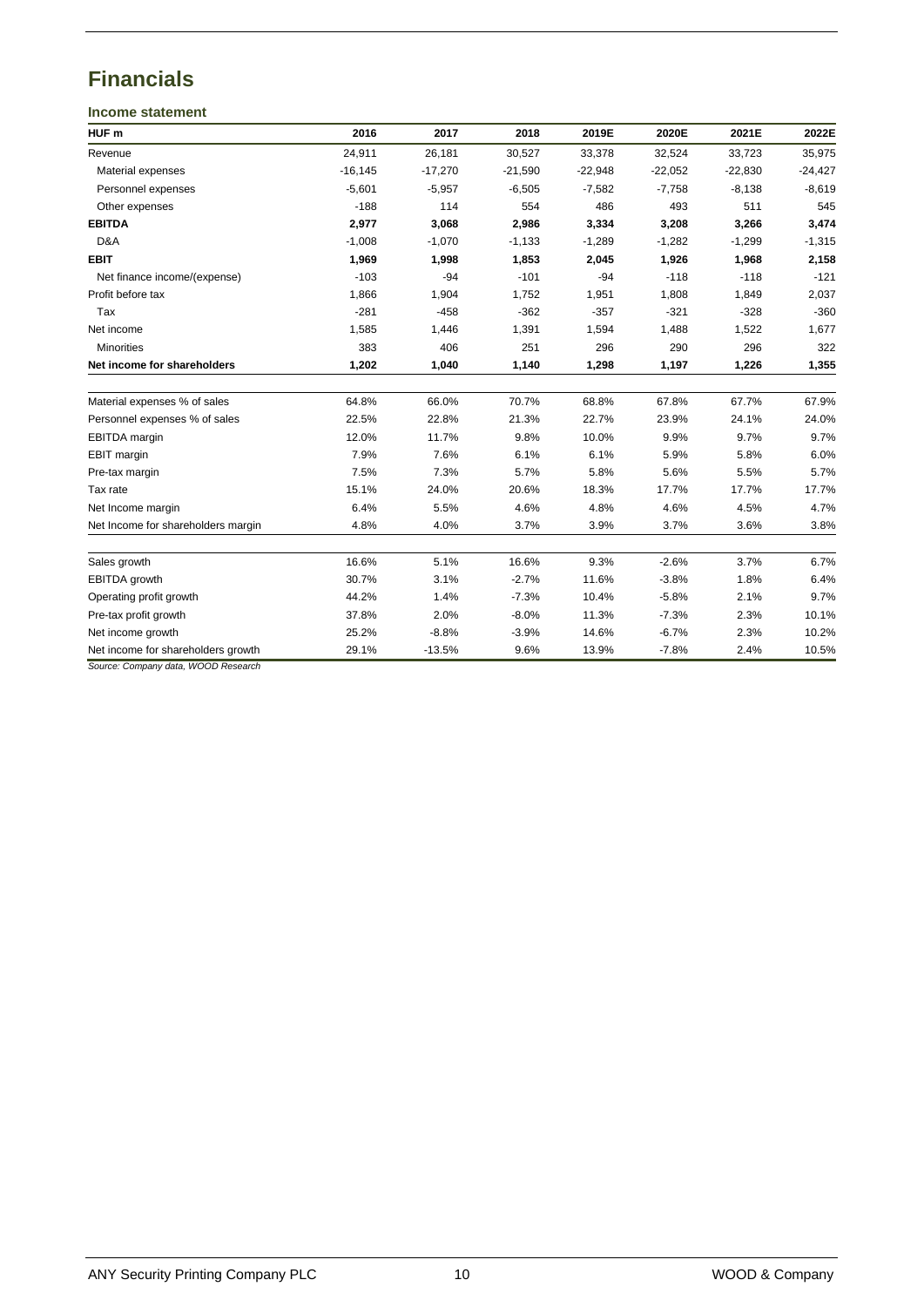### **Balance sheet**

| <b>HUFm</b>                         | 2016   | 2017   | 2018   | 2019E  | 2020E  | 2021E  | 2022E  |
|-------------------------------------|--------|--------|--------|--------|--------|--------|--------|
| <b>Current assets</b>               | 7,754  | 9,724  | 10,289 | 12,584 | 12,456 | 12,765 | 13,351 |
| Cash and cash equivalents           | 865    | 867    | 1,020  | 963    | 1,107  | 1,035  | 1,102  |
| Trade receivables                   | 3,445  | 4,659  | 4,737  | 6,676  | 6,505  | 6,745  | 6,998  |
| Inventories                         | 2,144  | 2,804  | 3,519  | 3,932  | 3,832  | 3,973  | 4,238  |
| Oher ST assets                      | 1,299  | 1,395  | 1,013  | 1,013  | 1,013  | 1,013  | 1,013  |
| <b>Fixed assets</b>                 | 7,620  | 7,949  | 9,016  | 10,327 | 10,455 | 10,585 | 10,650 |
| PPE                                 | 7,230  | 7,571  | 8,550  | 9,861  | 9,989  | 10,119 | 10,185 |
| Intangibles                         | 50     | 37     | 125    | 125    | 125    | 125    | 125    |
| Goodwill                            | 335    | 336    | 336    | 336    | 336    | 336    | 336    |
| Other LT assets                     | 5      | 5      | 5      | 5      | 5      | 5      | 5      |
| <b>Total assets</b>                 | 15,374 | 17,673 | 19,305 | 22,910 | 22,911 | 23,350 | 24,001 |
| <b>Current liabilities</b>          | 5,426  | 8,227  | 10,060 | 12,412 | 12,141 | 12,522 | 13,040 |
| ST debt                             | 1,036  | 3,160  | 4,888  | 5,765  | 5,707  | 6,009  | 6,213  |
| ST lease liabilities                | 264    | 324    | 386    | 386    | 386    | 386    | 386    |
| trade payables                      | 2,467  | 2,659  | 3,372  | 4,847  | 4,634  | 4,712  | 5,027  |
| other payables                      | 966    | 1,565  | 730    | 730    | 730    | 730    | 730    |
| other s/t liabilities               | 693    | 520    | 686    | 686    | 686    | 686    | 686    |
| Long-term liabilities               | 2,573  | 2,231  | 2,102  | 3,002  | 3,202  | 3,052  | 2,852  |
| LT debt                             | 1,633  | 1,445  | 1,253  | 2,153  | 2,353  | 2,203  | 2,003  |
| LT lease liabilities                | 515    | 376    | 482    | 482    | 482    | 482    | 482    |
| Deferred tax                        | 302    | 315    | 328    | 328    | 328    | 328    | 328    |
| Other LT liabilities                | 122    | 95     | 39     | 39     | 39     | 39     | 39     |
| Shareholders' equity                | 7,374  | 7,215  | 7,142  | 7,496  | 7,568  | 7,776  | 8,109  |
| Share capital                       | 1,450  | 1,450  | 1,450  | 1,450  | 1,450  | 1,450  | 1,450  |
| Capital reserve                     | 251    | 251    | 251    | 251    | 251    | 251    | 251    |
| Retained earnings                   | 5,005  | 4,904  | 4,875  | 5,034  | 4,934  | 4,962  | 5,091  |
| <b>Treasury shares</b>              | $-455$ | $-455$ | $-455$ | $-455$ | $-455$ | $-455$ | $-455$ |
| Minority interest                   | 1,124  | 1,167  | 1,052  | 1,247  | 1,419  | 1,599  | 1,803  |
| <b>Total equity and liabilities</b> | 15,374 | 17,673 | 19,305 | 22,910 | 22,911 | 23,350 | 24,001 |
| Net debt                            | 2,583  | 4,438  | 5,988  | 7,822  | 7,821  | 8,045  | 7,982  |
| Net debt/EBITDA                     | 0.9    | 1.4    | 2.0    | 2.3    | 2.4    | 2.5    | 2.3    |
| Net debt/equity                     | 0.4    | 0.6    | 0.8    | 1.0    | 1.0    | 1.0    | 1.0    |
| Receivable days                     | 50.5   | 64.9   | 56.6   | 73.0   | 73.0   | 73.0   | 71.0   |
| Inventory days                      | 31.4   | 39.1   | 42.1   | 43.0   | 43.0   | 43.0   | 43.0   |
| Payable days                        | 36.2   | 37.1   | 40.3   | 53.0   | 52.0   | 51.0   | 51.0   |

*Source: Company data, WOOD Research*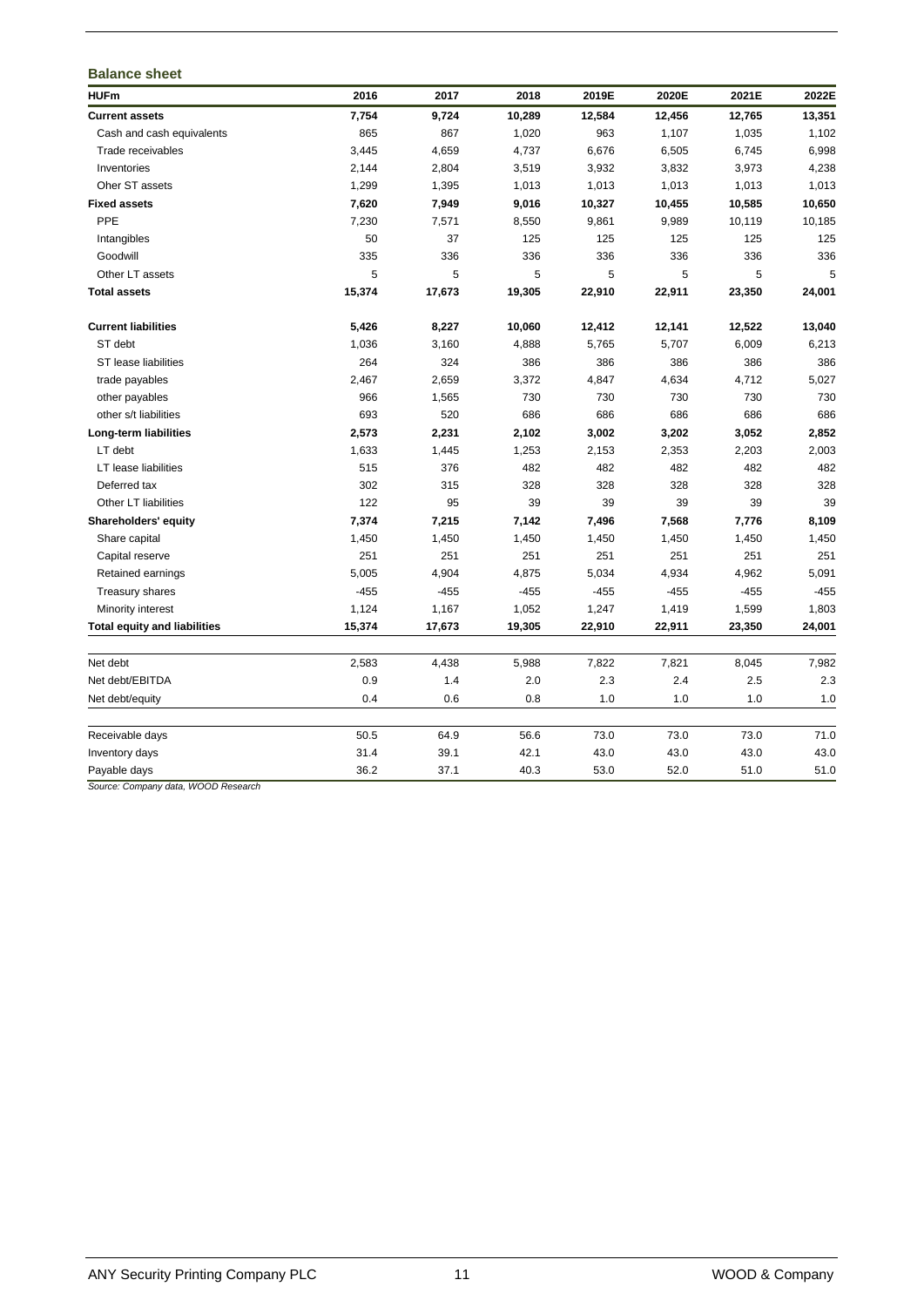### **Cash flow statement**

| HUF <sub>m</sub>                   | 2016     | 2017     | 2018     | 2019E    | 2020E    | 2021E    | 2022E    |
|------------------------------------|----------|----------|----------|----------|----------|----------|----------|
| Net income                         | 1,866    | 1,904    | 1,752    | 1,951    | 1,809    | 1,850    | 2,038    |
| D&A                                | 1,008    | 1,070    | 1,133    | 1,289    | 1,282    | 1,299    | 1,315    |
| other                              | 35       | 113      | 15       | 94       | 117      | 117      | 121      |
| changes in WC, o/w                 | $-261$   | $-1,441$ | $-204$   | $-877$   | 58       | $-303$   | $-204$   |
| Receivables                        | $-240$   | $-1,360$ | 291      | $-1,939$ | 171      | $-240$   | $-253$   |
| Inventories                        | $-220$   | $-701$   | $-537$   | $-413$   | 101      | $-141$   | $-265$   |
| Payables                           | 199      | 620      | 42       | 1,475    | $-213$   | 78       | 315      |
| Cash from operations               | 2,648    | 1,646    | 2,696    | 2,457    | 3,266    | 2,964    | 3,270    |
| Interest paid                      | $-105$   | $-86$    | $-96$    | $-94$    | $-117$   | $-117$   | $-121$   |
| Income tax paid                    | $-267$   | $-304$   | $-341$   | $-357$   | $-321$   | $-328$   | $-360$   |
| Operating cash flow                | 2,276    | 1,257    | 2,259    | 2,006    | 2,828    | 2,518    | 2,789    |
| Capex                              | $-4,429$ | $-1,426$ | $-2,200$ | $-2,600$ | $-1,410$ | $-1,428$ | $-1,381$ |
| Other invs/divest.                 | 89       | 31       | 5        | 0        | 0        | $\Omega$ | 0        |
| Investment cash flow               | $-4,340$ | $-1,394$ | $-2,195$ | $-2,600$ | $-1,410$ | $-1,428$ | $-1,381$ |
| <b>Borrowings</b>                  | 2,747    | 1,821    | 1,480    | 1,777    | 142      | 153      | 4        |
| <b>Dividends</b>                   | $-962$   | $-1,243$ | $-1,169$ | $-1,140$ | $-1,298$ | $-1,198$ | $-1,226$ |
| Other                              | 329      | $-440$   | $-223$   | $-100$   | $-118$   | $-116$   | $-118$   |
| <b>Financing cash flow</b>         | 2,114    | 139      | 89       | 537      | $-1,275$ | $-1,162$ | $-1,341$ |
| Net change in cash and equivalents | 51       | 1        | 154      | $-57$    | 144      | $-72$    | 67       |
| Beginning cash and equivalents     | 815      | 866      | 867      | 1,020    | 963      | 1,107    | 1,035    |
| Ending cash and equivalents        | 865      | 867      | 1,020    | 963      | 1,107    | 1,035    | 1,102    |

*Source: Company data, WOOD Research*

### **Ratios**

|                      | 2016   | 2017     | 2018   | 2019E   | 2020E  | 2021E  | 2022E  |
|----------------------|--------|----------|--------|---------|--------|--------|--------|
| Number of shares (m) | 14.79  | 14.79    | 14.79  | 14.79   | 14.79  | 14.79  | 14.79  |
| Price eop (HUF)      | 1,069  | 1,335    | 1,295  | 1,380   | 1,380  | 1,380  | 1,380  |
| Market cap           | 15,814 | 19,751   | 19,159 | 20,417  | 20,417 | 20,417 | 20,417 |
| EV                   | 19,521 | 25,356   | 26,199 | 29,486  | 29,656 | 30,061 | 30,201 |
| EPS (HUF)            | 81.3   | 70.3     | 77.1   | 87.7    | 81.0   | 82.9   | 91.6   |
| - EPS growth         | 29%    | $-13%$   | 10%    | 14%     | $-8%$  | 2%     | 11%    |
| Dividend (HUF m)     | 962    | 1,243    | 1,169  | 1,140   | 1,298  | 1,198  | 1,226  |
| DPS (HUF)            | 65.00  | 84.00    | 79.02  | 77.05   | 87.75  | 80.97  | 82.88  |
| - Payout Ratio       | 103%   | 103%     | 112%   | 100%    | 100%   | 100%   | 100%   |
| Dividend yield       | 6.1%   | 6.3%     | 6.1%   | 5.6%    | 6.4%   | 5.9%   | 6.0%   |
| BVPS (HUF)           | 422    | 409      | 412    | 422     | 416    | 418    | 426    |
| <b>ROE</b>           | 19.2%  | 17.2%    | 18.7%  | 20.8%   | 19.5%  | 19.9%  | 21.5%  |
| PE(x)                | 13.2   | 19.0     | 16.8   | 15.7    | 17.0   | 16.7   | 15.1   |
| EV/EBITDA (x)        | 6.56   | 8.26     | 8.77   | 8.84    | 9.24   | 9.20   | 8.69   |
| EV/EBIT              | 9.91   | 12.69    | 14.14  | 14.42   | 15.40  | 15.28  | 13.99  |
| EV/Sales             | 0.78   | 0.97     | 0.86   | 0.88    | 0.91   | 0.89   | 0.84   |
| P/FCF                | $-8.3$ | $-135.5$ | 93.6   | $-39.5$ | 13.5   | 17.2   | 13.5   |
| P/BV                 | 2.5    | 3.3      | 3.1    | 3.3     | 3.3    | 3.3    | 3.2    |

*Source: WOOD Research*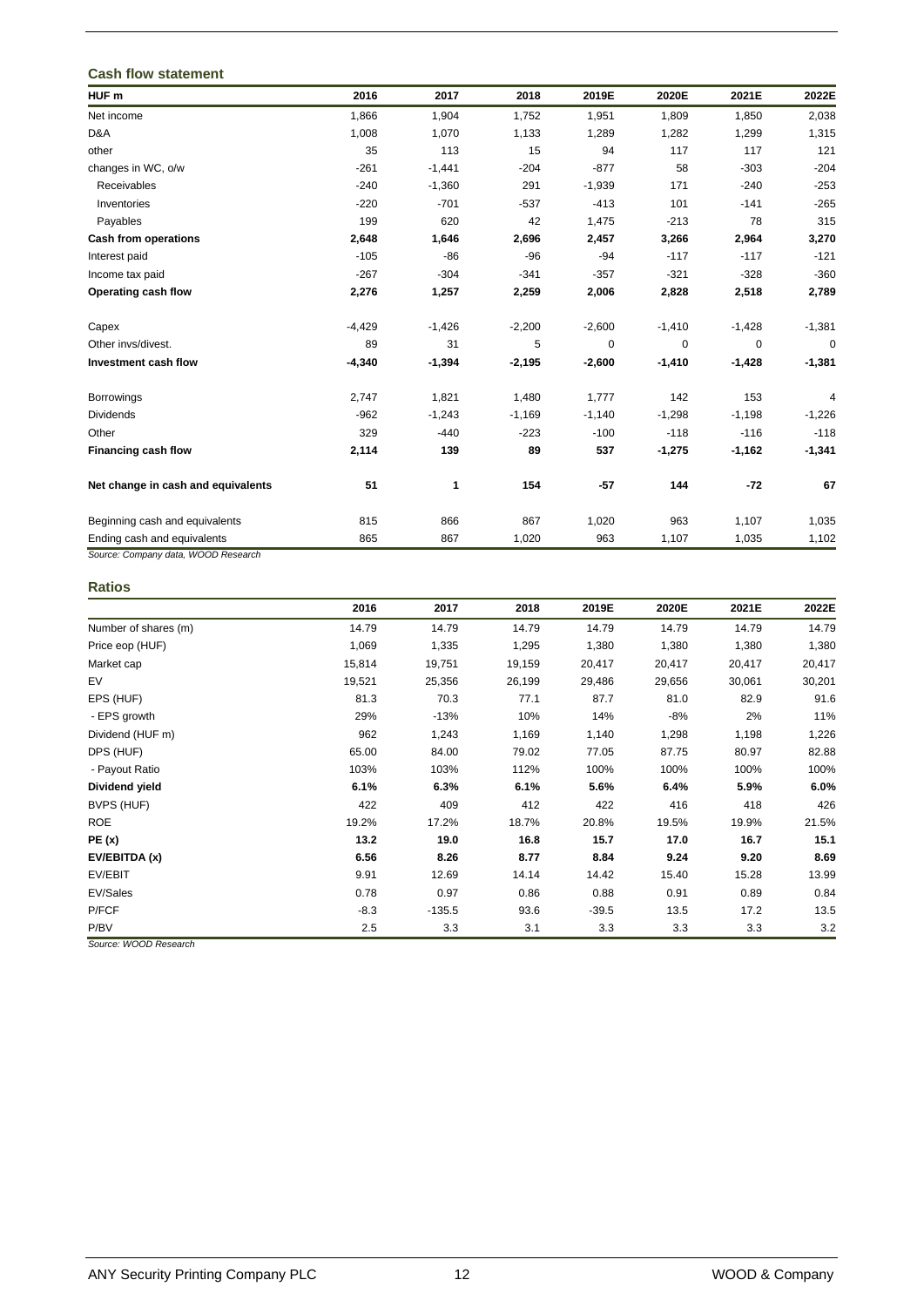# **Important disclosures**

This investment research is published by WOOD & Company Financial Services, a.s. ("WOOD&Co") and/or one of its branches who are authorised and regulated by the Czech National Bank (CNB) as Home State regulator and in Poland by the Polish Financial Supervision Authority (KNF), in Slovakia by the National Bank of Slovakia (NBS), in Italy by the Companies and Stock Exchange Commission (CONSOB) and in the UK by the Financial Conduct Authority (FCA) as Host State regulators.

*This research/commentary was prepared by the assignment of Budapest Stock Exchange Ltd. (registered seat: 1054 Budapest, Szabadság tér 7. Platina torony I. ép. IV. emelet; company registration number: 01-10-044764, hereinafter: BSE) under the agreement which was concluded by and between BSE and WOOD & Company Financial Services, a.s. (registered seat: námstí Republiky 1079/1a, 110 00 Praha 1, Czech Republic; company registration number: 265 03 808, hereinafter: Investment Service Provider).*

*BSE shall not be liable for the content of this research/commentary, especially for the accuracy and completeness of the information therein and for the forecasts and conclusions; the Service Provider shall be solely liable for these. The Service Provider is entitled to all copyrights regarding this*  research/commentary however BSE is entitled to use and advertise/spread it but BSE shall not modify its content.

*This research/commentary shall not be qualified as investment advice specified in Point 9 Section 4 (2) of Act No. CXXXVIII of 2007 on Investment Firms and Commodity Dealers and on the Regulations Governing their Activities. Furthermore, this document shall not be qualified as an offer or call to tenders for the purchase, sale or hold of the financial instrument(s) concerned by the research/commentary.*

This investment research was completed on 19/12/2019 at 18:30 CET and disseminated on 20/12/2019 at 07:40 CET.

### **WOOD&Co's rating and price target history for ANY PLC in the preceding 12-month period:**

| Date       | Rating                       | Date       | DТ               |
|------------|------------------------------|------------|------------------|
| 15/12/2017 | HOLD - initation of coverage | 15/12/2017 | <b>HUF 1.406</b> |
|            |                              | 20/12/2019 | HUF 1.469        |

A history of all WOOD&Co's investment research disseminated during the preceeding 12-month period can be accessed via our website at **[https://research.wood.com](https://research.wood.com/)**.

The meanings of recommendations made in WOOD&Co's investment research are as follows:

**BUY:** The stock is expected to generate total returns of over 15% during the next 12 months as measured by the price target.

**HOLD:** The stock is expected to generate total returns of 0-15% during the next 12 months as measured by the price target.

**SELL:** The stock is expected to generate a negative total return during the next 12 months as measured by the price target.

**RESTRICTED**: Financial forecasts, and/or a rating and/or a price target is restricted from disclosure owing to Compliance or other regulatory/legal considerations such as a blackout period or a conflict of interest.

**NOT RATED**: Suspension of rating after 30 consecutive weekdays where the current price vis-à-vis the price target has been out of the range dictated by the current BUY/HOLD/SELL rating.

**COVERAGE IN TRANSITION**: Due to changes in the Research team, the disclosure of a stock's rating and/or price target and/or financial information are temporarily suspended.

As of the end of the last calendar quarter, the proportion of all WOOD&Co's investment research vis-à-vis the proportion of subject companies that were investment banking clients over the previous 12 months is as follows:

|                                | <b>BUY</b>                    | <b>HOLD</b> | <b>SELL</b> | Restricted        | <b>NOT RATED</b> | Coverage in transition |
|--------------------------------|-------------------------------|-------------|-------------|-------------------|------------------|------------------------|
| Coverage<br>Eauity<br>Research | 50%                           | 44%         | ~<br>70 ن   | 101<br>- 70       | n.a.             |                        |
| <b>IB Clients</b>              | $\overline{A}$ $\overline{D}$ | 3%          | n.a.        | 10/<br>$\sqrt{0}$ | n.a.             | n.a.                   |

Any prices of financial instruments quoted in this investment research are taken as of the previous day's market close on the home market unless otherwise stated.

Details of the methodologies used to determine WOOD&Co's price targets and risk assessment related to the achievement of the targets are outlined throughout the most recent substantive report/note on the subject company.

It should be assumed that the risks and valuation methodology presented in daily news or flash notes, and not changing WOOD&Co's estimates or ratings, are as set out in the most recent substantive research report/note on the subject company and can be found on our website at **[https://research.wood.com](https://research.wood.com/)**.

WOOD&Co's policy is to update investment research as it deems appropriate, based on developments in the subject company, sector or market that may have a material impact on the views or opinions stated in the investment research.

#### **WOOD Research Disclosures (as of 20 December 2019)**

| Company                           | <b>Disclosures</b> |
|-----------------------------------|--------------------|
| <b>Alior Bank</b>                 | 5                  |
| <b>AmRest</b>                     | 5, 6               |
| ANY Security Printing Company PLC | 5                  |
| <b>Banca Transilvania</b>         | 5                  |
| <b>Bank Handlowy</b>              | 5                  |
| <b>Bank Millennium</b>            | 5                  |
| <b>Bank of Cyprus</b>             | 4                  |
| <b>Bank of Georgia</b>            | 6                  |
| <b>Bogdanka</b>                   | 5                  |
| <b>BRD</b>                        | 5                  |
| <b>Bucharest Stock Exchange</b>   | 5                  |
| Santander Bank Polska             | 5                  |
| ccc                               | 5                  |
| <b>CD Projekt</b>                 | 5                  |
| CEZ                               | 5                  |
| Ciech                             | 5                  |
| <b>CME</b>                        | 5                  |
| <b>Cyfrowy Polsat</b>             | 5                  |
| <b>Dino</b>                       | 5                  |
| DO&CO                             | 5                  |
| Electrica                         | 5                  |
| Enea                              | 5                  |
| Energa                            | 5                  |
| <b>Erste Group Bank</b>           | 5                  |
| Eurobank                          | 4                  |
| Eurocash                          | 4, 5               |
| Famur                             | 3                  |
| Fortuna                           | 5                  |
| <b>Fondul Proprietatea</b>        | 4, 5               |
| <b>Getin Noble Bank</b>           | 5                  |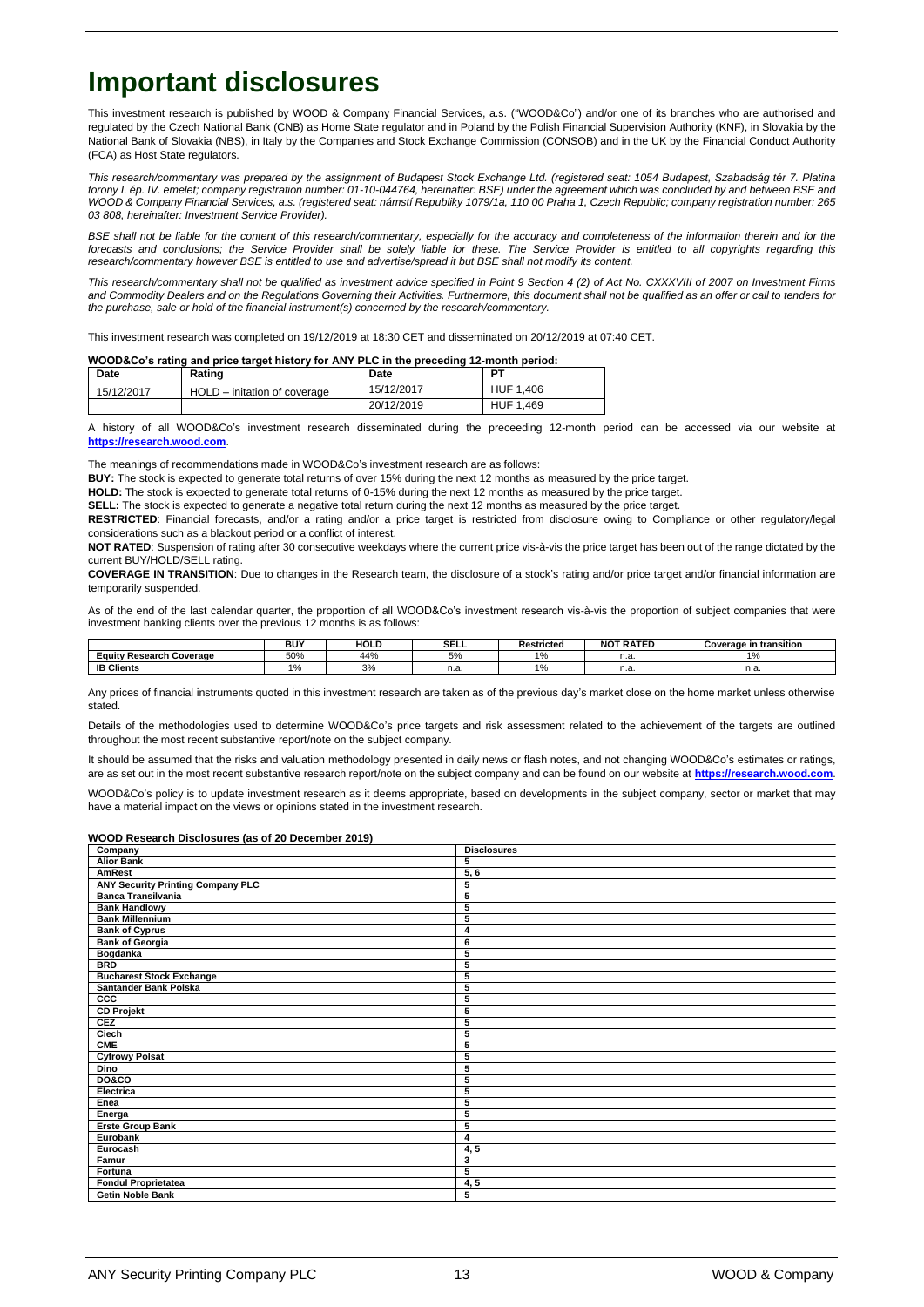| 5<br><b>GTC</b><br>5<br><b>ING BSK</b><br>5<br><b>Inter Cars</b><br>5<br><b>JSW</b><br>5<br>Kazatomprom<br>5<br>5<br>Kernel<br>$\overline{5}$<br>Kety<br><b>KGHM</b><br>5<br>Kofola CS<br>3, 5<br>Komercni<br>4, 5<br>Kruk<br>5<br>$\overline{\mathbf{5}}$<br>Lotos<br><b>LPP</b><br>5<br>5<br>mBank<br><b>MedLife</b><br>4<br><b>MONETA Money Bank</b><br>5<br><b>NLB Group</b><br>1, 2, 3<br><b>O2 Czech Republic</b><br>1, 2, 4, 5<br><b>OMV Petrom</b><br>5<br>Orange PL<br>5<br>4, 5<br>Pekao<br>PGE<br>5<br><b>PGNIG</b><br>5<br><b>Philip Morris CR</b><br>5<br><b>PKN Orlen</b><br>5<br><b>PKO BP</b><br>4, 5<br><b>PKP Cargo</b><br>5<br><b>Purcari Wineries</b><br>1,2,4<br>PZU<br>4, 5<br>5<br>Romgaz<br>Santander Bank Polska<br>$\overline{5}$<br><b>Siauliu Bankas</b><br>1, 4, 6<br>$SIF-1$<br>1, 2, 4<br>5<br>Tauron<br>5<br>Transelectrica<br>$\overline{5}$<br><b>Transgaz</b><br><b>Warsaw Stock Exchange</b><br>5 |                        |  |
|---------------------------------------------------------------------------------------------------------------------------------------------------------------------------------------------------------------------------------------------------------------------------------------------------------------------------------------------------------------------------------------------------------------------------------------------------------------------------------------------------------------------------------------------------------------------------------------------------------------------------------------------------------------------------------------------------------------------------------------------------------------------------------------------------------------------------------------------------------------------------------------------------------------------------------------|------------------------|--|
|                                                                                                                                                                                                                                                                                                                                                                                                                                                                                                                                                                                                                                                                                                                                                                                                                                                                                                                                       | <b>Graphisoft Park</b> |  |
|                                                                                                                                                                                                                                                                                                                                                                                                                                                                                                                                                                                                                                                                                                                                                                                                                                                                                                                                       |                        |  |
|                                                                                                                                                                                                                                                                                                                                                                                                                                                                                                                                                                                                                                                                                                                                                                                                                                                                                                                                       |                        |  |
|                                                                                                                                                                                                                                                                                                                                                                                                                                                                                                                                                                                                                                                                                                                                                                                                                                                                                                                                       |                        |  |
|                                                                                                                                                                                                                                                                                                                                                                                                                                                                                                                                                                                                                                                                                                                                                                                                                                                                                                                                       |                        |  |
|                                                                                                                                                                                                                                                                                                                                                                                                                                                                                                                                                                                                                                                                                                                                                                                                                                                                                                                                       |                        |  |
|                                                                                                                                                                                                                                                                                                                                                                                                                                                                                                                                                                                                                                                                                                                                                                                                                                                                                                                                       |                        |  |
|                                                                                                                                                                                                                                                                                                                                                                                                                                                                                                                                                                                                                                                                                                                                                                                                                                                                                                                                       |                        |  |
|                                                                                                                                                                                                                                                                                                                                                                                                                                                                                                                                                                                                                                                                                                                                                                                                                                                                                                                                       |                        |  |
|                                                                                                                                                                                                                                                                                                                                                                                                                                                                                                                                                                                                                                                                                                                                                                                                                                                                                                                                       |                        |  |
|                                                                                                                                                                                                                                                                                                                                                                                                                                                                                                                                                                                                                                                                                                                                                                                                                                                                                                                                       |                        |  |
|                                                                                                                                                                                                                                                                                                                                                                                                                                                                                                                                                                                                                                                                                                                                                                                                                                                                                                                                       |                        |  |
|                                                                                                                                                                                                                                                                                                                                                                                                                                                                                                                                                                                                                                                                                                                                                                                                                                                                                                                                       |                        |  |
|                                                                                                                                                                                                                                                                                                                                                                                                                                                                                                                                                                                                                                                                                                                                                                                                                                                                                                                                       |                        |  |
|                                                                                                                                                                                                                                                                                                                                                                                                                                                                                                                                                                                                                                                                                                                                                                                                                                                                                                                                       |                        |  |
|                                                                                                                                                                                                                                                                                                                                                                                                                                                                                                                                                                                                                                                                                                                                                                                                                                                                                                                                       |                        |  |
|                                                                                                                                                                                                                                                                                                                                                                                                                                                                                                                                                                                                                                                                                                                                                                                                                                                                                                                                       |                        |  |
|                                                                                                                                                                                                                                                                                                                                                                                                                                                                                                                                                                                                                                                                                                                                                                                                                                                                                                                                       |                        |  |
|                                                                                                                                                                                                                                                                                                                                                                                                                                                                                                                                                                                                                                                                                                                                                                                                                                                                                                                                       |                        |  |
|                                                                                                                                                                                                                                                                                                                                                                                                                                                                                                                                                                                                                                                                                                                                                                                                                                                                                                                                       |                        |  |
|                                                                                                                                                                                                                                                                                                                                                                                                                                                                                                                                                                                                                                                                                                                                                                                                                                                                                                                                       |                        |  |
|                                                                                                                                                                                                                                                                                                                                                                                                                                                                                                                                                                                                                                                                                                                                                                                                                                                                                                                                       |                        |  |
|                                                                                                                                                                                                                                                                                                                                                                                                                                                                                                                                                                                                                                                                                                                                                                                                                                                                                                                                       |                        |  |
|                                                                                                                                                                                                                                                                                                                                                                                                                                                                                                                                                                                                                                                                                                                                                                                                                                                                                                                                       |                        |  |
|                                                                                                                                                                                                                                                                                                                                                                                                                                                                                                                                                                                                                                                                                                                                                                                                                                                                                                                                       |                        |  |
|                                                                                                                                                                                                                                                                                                                                                                                                                                                                                                                                                                                                                                                                                                                                                                                                                                                                                                                                       |                        |  |
|                                                                                                                                                                                                                                                                                                                                                                                                                                                                                                                                                                                                                                                                                                                                                                                                                                                                                                                                       |                        |  |
|                                                                                                                                                                                                                                                                                                                                                                                                                                                                                                                                                                                                                                                                                                                                                                                                                                                                                                                                       |                        |  |
|                                                                                                                                                                                                                                                                                                                                                                                                                                                                                                                                                                                                                                                                                                                                                                                                                                                                                                                                       |                        |  |
|                                                                                                                                                                                                                                                                                                                                                                                                                                                                                                                                                                                                                                                                                                                                                                                                                                                                                                                                       |                        |  |
|                                                                                                                                                                                                                                                                                                                                                                                                                                                                                                                                                                                                                                                                                                                                                                                                                                                                                                                                       |                        |  |
|                                                                                                                                                                                                                                                                                                                                                                                                                                                                                                                                                                                                                                                                                                                                                                                                                                                                                                                                       |                        |  |
|                                                                                                                                                                                                                                                                                                                                                                                                                                                                                                                                                                                                                                                                                                                                                                                                                                                                                                                                       |                        |  |
|                                                                                                                                                                                                                                                                                                                                                                                                                                                                                                                                                                                                                                                                                                                                                                                                                                                                                                                                       |                        |  |
|                                                                                                                                                                                                                                                                                                                                                                                                                                                                                                                                                                                                                                                                                                                                                                                                                                                                                                                                       |                        |  |
|                                                                                                                                                                                                                                                                                                                                                                                                                                                                                                                                                                                                                                                                                                                                                                                                                                                                                                                                       |                        |  |
|                                                                                                                                                                                                                                                                                                                                                                                                                                                                                                                                                                                                                                                                                                                                                                                                                                                                                                                                       |                        |  |
|                                                                                                                                                                                                                                                                                                                                                                                                                                                                                                                                                                                                                                                                                                                                                                                                                                                                                                                                       |                        |  |

#### **# Description**

1 The company currently is, or in the past 12 months was, a client of WOOD&Co or any of its affiliates for the provision of corporate finance/investment banking services.

2 In the past 12 months, WOOD&Co or any of its affiliates have received compensation for corporate finance/investment banking services from the company.

3 In the past 12 months, WOOD&Co or any of its affiliates have been lead manager or co-lead manager of a publicly disclosed offer of the company's financial instruments.

4 In the past 12 months, WOOD&Co or any of its affilates have acted as broker to the company

5 WOOD&Co or any of its affiliates are market maker(s) or liquidity provider(s) in relation to financial instruments of the company.

6 In the past 12 months, WOOD&Co or any of its affiliates have provided to the company any services set out in Sections A and B or Annex I to the Directive 2014/65/EU of the European Parliament and of the Council, other than services listed under points 1, 3, 4 or 5 above, or received compensation for such services from the company.

7 The authoring analyst or any individual involved in the preparation of this investment research have purchased/received shares in the company prior to a public offering of those shares; and the price at which they were acquired along with the date of acquisition are disclosed above.

8 The authoring analyst or any individual involved in the preparation of this investment research has a direct ownership position in securities issued by the company.

9 A partner, director, officer, employee or agent of WOOD&Co and its affiliates, or a member of his/her household, is an officer, or director, or serves as an advisor or board member of the company.

10 WOOD&Co or its affiliates hold a net long or short position exceeding the threshold of 0,5% of the total issued share capital of the company, calculated in accordance with Artcle3 of Regulation (EU) No 236/2012 and with Chapters III and IV of Commission Delegated Regulation (EU) No 918/2012.

11 The company owns more than 5% of the total issued share capital in WOOD&Co or any of its affiliates.

The authoring analysts who are responsible for the preparation of this investment research have received (or will receive) compensation based upon (among other factors) the overall profits of WOOD&Co, which includes corporate finance/investment banking, sales and trading and principal trading revenues. However, such authoring analysts have not received, and will not receive, compensation that is directly based upon or linked to one or more specific activities, or to recommendations contained in the investment research. One factor in equity research analyst compensation is arranging corporate access events/meetings between institutional clients and the management teams of covered companies (with the company management being more likely to participate when the analyst has a positive view of the company).

WOOD&Co and its affiliates may have a corporate finance/investment banking or other relationship with the company that is the subject of this investment research and may trade in any of the designated investments mentioned herein either for their own account or the accounts of their clients, in good faith or in the normal course of market making. Accordingly, WOOD&Co or their affiliates, principals or employees (other than the authoring analyst(s) who prepared this investment research) may at any time have a long or short position in any such designated investments, related designated investments or in options, futures or other derivative instruments based thereon.

WOOD&Co manages conflicts of interest arising as a result of preparation and publication of research through its use of internal databases, notifications by the relevant employees and Chinese Walls as monitored by Compliance. For further details, please see our website at **https://www.wood.cz/mifidinformation/**.

The information contained in this investment research has been compiled by WOOD&Co from sources believed to be reliable, but (with the exception of the information about WOOD&Co) no representation or warranty, express or implied, is made by WOOD&Co, its affiliates or any other person as to its fairness, accuracy, completeness or correctness. WOOD&Co has not independently verified the facts, assumptions, and estimates contained herein. All estimates, opinions and other information contained in this investment research constitute WOOD&Co' judgement as of the date of this investment research, are subject to change without notice and are provided in good faith but without legal responsibility or liability.

WOOD&Co salespeople, traders, and other professionals may provide oral or written market commentary or trading strategies to our clients and our proprietary trading desk that reflect opinions that are contrary to the opinions expressed in this investment research. WOOD&Co's affiliates, proprietary trading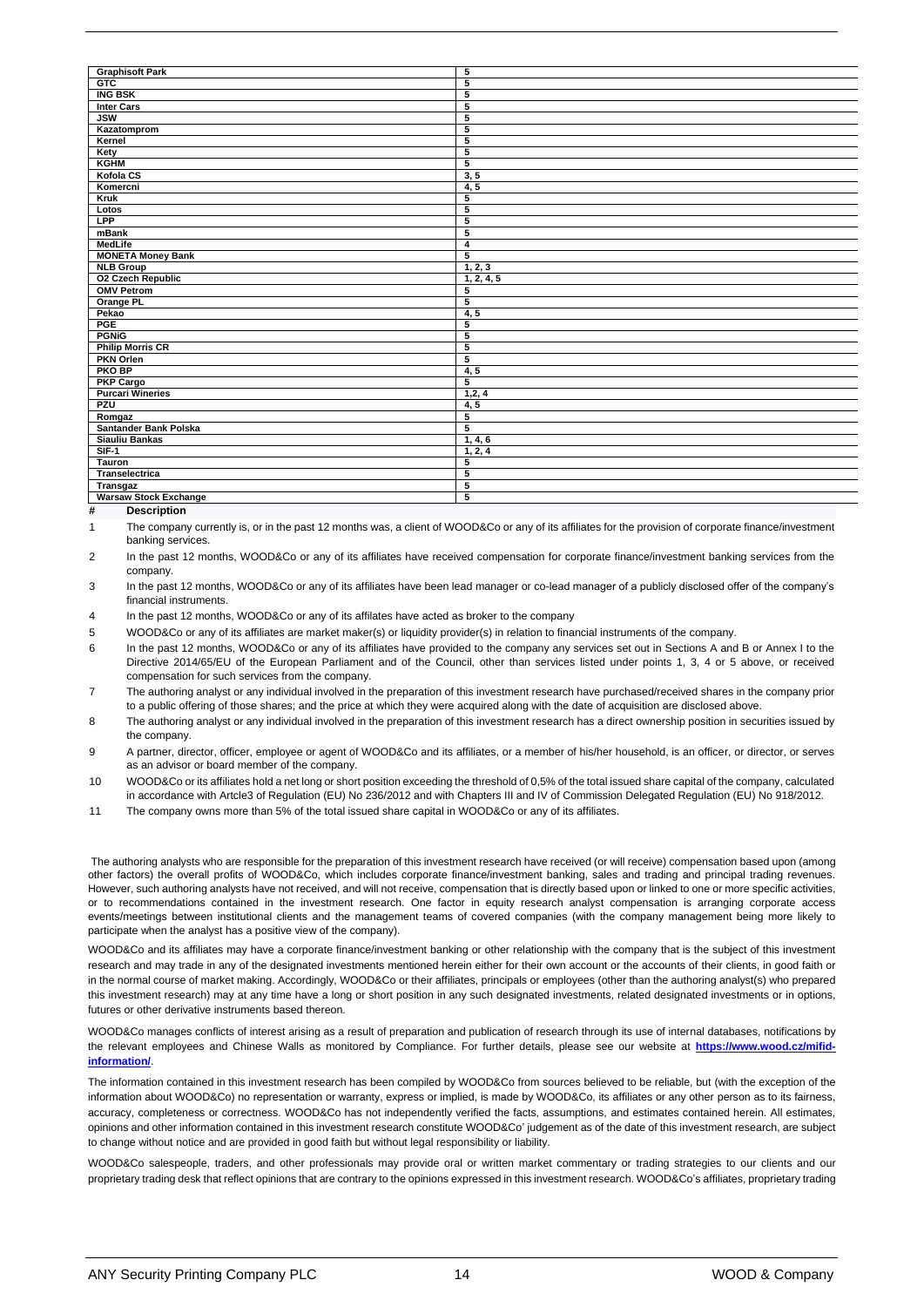desk and investing businesses may make investment decisions that are inconsistent with the recommendations or views expressed in this investment research.

This investment research is provided for information purposes only and does not constitute or form part of an offer or invitation or solicitation to engage in investment activity or to buy or sell any designated investments discussed herein in any jurisdiction. As a result, the designated investments discussed in this investment research may not be eligible for offer or sale in some jurisdictions. This investment research is not, and under no circumstances should be construed as, a solicitation to act as a securities broker or dealer in any jurisdiction by any person or company that is not legally permitted to carry on the business of a securities broker or dealer in that jurisdiction.

This investment research is prepared for general circulation to WOOD&Co's clients and does not have regard to the investment objectives, financial situation or particular needs of any particular person. Investors should consider this report as only a single factor in making their investment decision and obtain advice based on their own individual circumstances before making an investment decision. To the fullest extent permitted by law, none of WOOD&Co, its affiliates or any other person accepts any liability whatsoever for any direct or consequential loss arising from or in connection with the use of this investment research.

### **For United Kingdom or European Residents:**

This investment research is only for persons who are eligible counterparties or professional clients within the meaning of Directive 2014/65/EU of the European Parliament and of the Cpinsil of 15 May 2014 on markets in financial instruments and amending Directive 2002/92/EC and Directive 2011/61/EU and is exempt from the general restrictions in section 21 of the Financial Services and Markets Act 2000 (or any analogous legislation) on the communication of invitations or inducements to engage in investment activity on the grounds that it is being distributed in the United Kingdom only to persons of a kind described in Article 19(5) (Investment Professionals) and 49(2) (High Net Worth companies, unincorporated associations etc) of the Financial Services and Markets Act 2000 (Financial Promotion) Order 2005 (as amended). It is not intended to be distributed or passed on, directly or indirectly, to any other class of persons. This material is not for distribution in the United Kingdom or Europe to retail clients, as defined under the rules of the Financial Conduct Authority.

### **For United States Residents:**

This investment research distributed in the United States by WOOD&Co, and in certain instances by Brasil Plural Securities LLC ("Brasil Plural"), a U.S registered broker dealer, only to "major U.S. institutional investors", as defined under Rule 15a-6 promulgated under the U.S. Securities Exchange Act of 1934, as amended, and as interpreted by the staff of the U.S. Securities and Exchange Commission ("SEC"). This investment research is not intended for use by any person or entity that is not a major U.S institutional investor. If you have received a copy of this research and are not a major U.S institutional investor, you are instructed not to read, rely on or reproduce the contents hereof, and to destroy this research or return it to WOOD&Co or to Brasil Plural. Analyst(s) preparing this report are employees of WOOD&Co who are resident outside the United States and are not associated persons or employees of any U.S. registered broker-dealer. Therefore the analyst(s) are not be subject to Rule 2711 of the Financial Industry Regulatory Authority ("FINRA") or to Regulation AC adopted by SEC which, among other things, restrict communications with a subject company, public appearances and personal trading in securities by a research analyst. Any major U.S Institutional investor wishing to effect transactions in any securities referred to herein or options thereon should do so by contacting a representative of Brasil Plural. Brasil Plural is a broker-dealer registered with the SEC and a member of FINRA and the Securities Investor Protection Corporation. Its address is 545 Madison Avenue, 8th Floor, New York, NY 10022 and its telephone number is 212-388-5613. WOOD&Co is not affiliated with Brasil Plural or any other U.S registered broker-dealer.